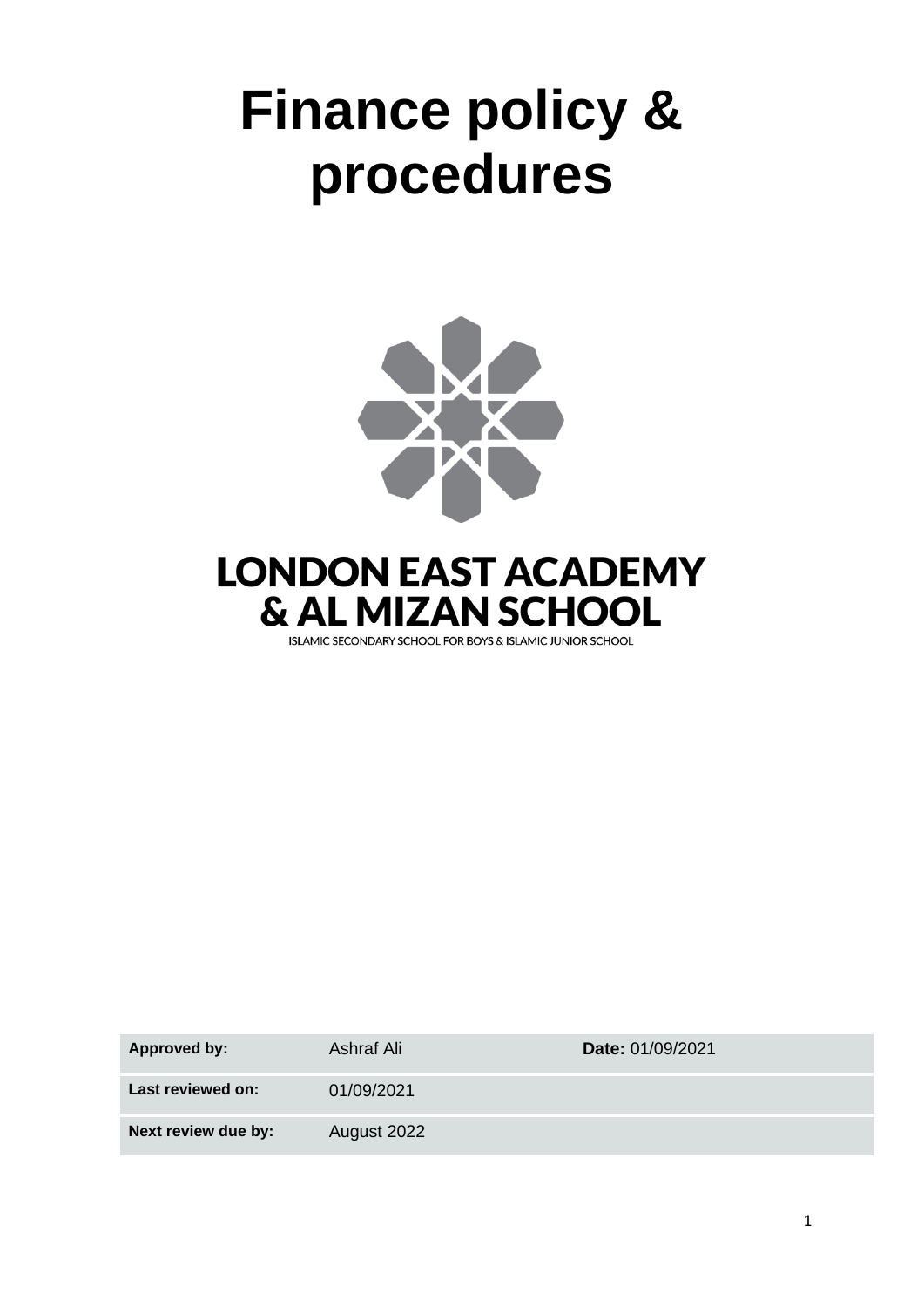### **CONTENTS**

#### **Finance Policies & Procedure – page 2**

- 1) Purpose
- 2) Governance structure

#### **Finance Code of Practice – page 6**

- 3) Purpose
- 4) Finance Committee
- 5) Membership

#### **Financial Management and Accounting – page 8**

- 6) Purpose
- 7) Budget Planning & Control
- 8) Banking

#### **Appendices – Page 20**

- a) Appendix 1:Scheme of delegation
- b) Appendix 2: Accounts Payable Procedures
- c) Appendix 3: Accounts payable vendor master maintenance
- d) Appendix 4: Reimbursements
- e) Appendix 5: Assets procedures
- f) Appendix 6: Cash receipts and payment procedures

#### **Illustrations - Page 26**

Illustration A: Accounts payable and asset controls Illustration B: Cash controls

#### **ADDITIONAL DOCUMENTS to be read in conjunction with this Manual**

Payment of school fees policy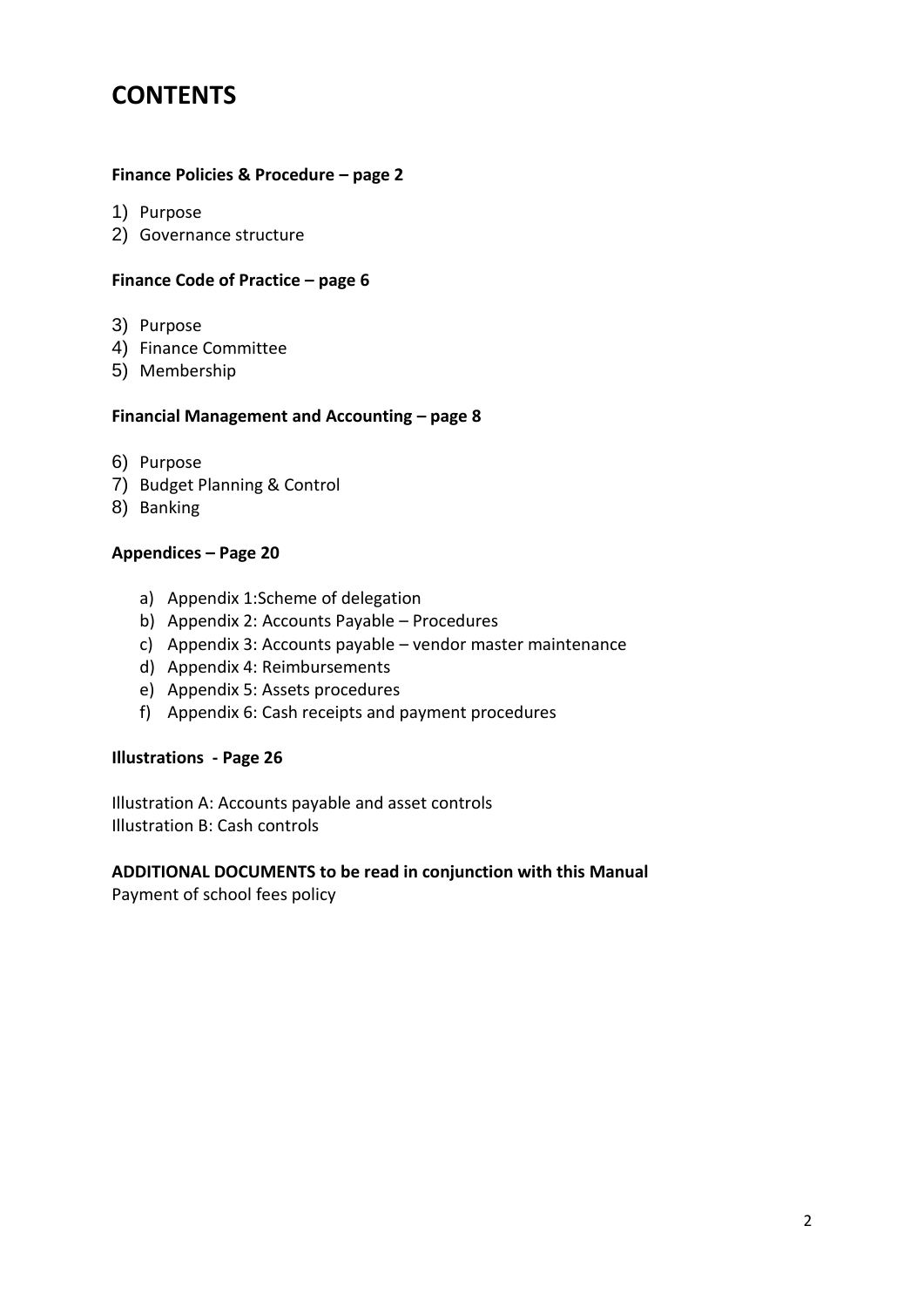# Finance Policies and Procedures

#### **TERMS OF REFERENCE: Governing body of London East Academy (LEA) & Al-Mizan School (AMS)**

#### **1 Purpose**

The 'Governing Body for Schools & Evening Madrasah' (GB) is constituted as a committee of the East London Mosque Trust (ELMT) to govern the London East Academy, Al Mizan School (full-time schools registered with the DfE) and the Evening Madrasah (supplementary open to children from all schools) on behalf of the ELMT with a view to provide a high quality of education.

#### **2 Composition**

2.1 The GB shall consist of at least 7 governors and must not exceed 15: a) There must be 4 'foundation' governors, whose role is to safeguard the character of the schools and ensure they are conducted in accordance with the ELMT's wishes; they are appointed by the ELMT Board of Trustees, and must include at least 3 trustees;

b) There must be no fewer than 2 'co-opted' governors, who have specific expertise, skills or can add value to the GB;

c) The GB may directly appoint or arrange the election of up to 3 'parent' governors; and

d) The GB may directly appoint or arrange the election of up to 3 'staff' governors, one of whom shall be the schools' headteacher.

2.2 A trustee of ELMT may only serve as a 'foundation' governor.

2.3 A parent or legal guardian of a child who is a pupil at the ELMT schools or Evening Madrasah may only serve as a 'parent' governor.

2.4 The GB may appoint advisors to provide general advice and counsel.

2.5 A governor is appointed for a term of 4 years, which may be renewed.

2.6 All governors must have an enhanced DBS check.

2.7 A governor shall cease to hold office if he or she: a) is prohibited by law or any statutory regulation from being a governor;

b) is no longer eligible for the category of governor they were appointed to (foundation/parent/staff);

c) is absent from all meetings, for a period of six months, without permission of the GB;

d) resigns as a governor by written notice to the GB; or

e) is resolved to be unsuitable for office by the Board of Trustees, after any vote of no confidence by at least two-thirds of the GB.

#### **3 Proceedings**

3.1 The quorum shall be 5 governors, which must include 2 trustees.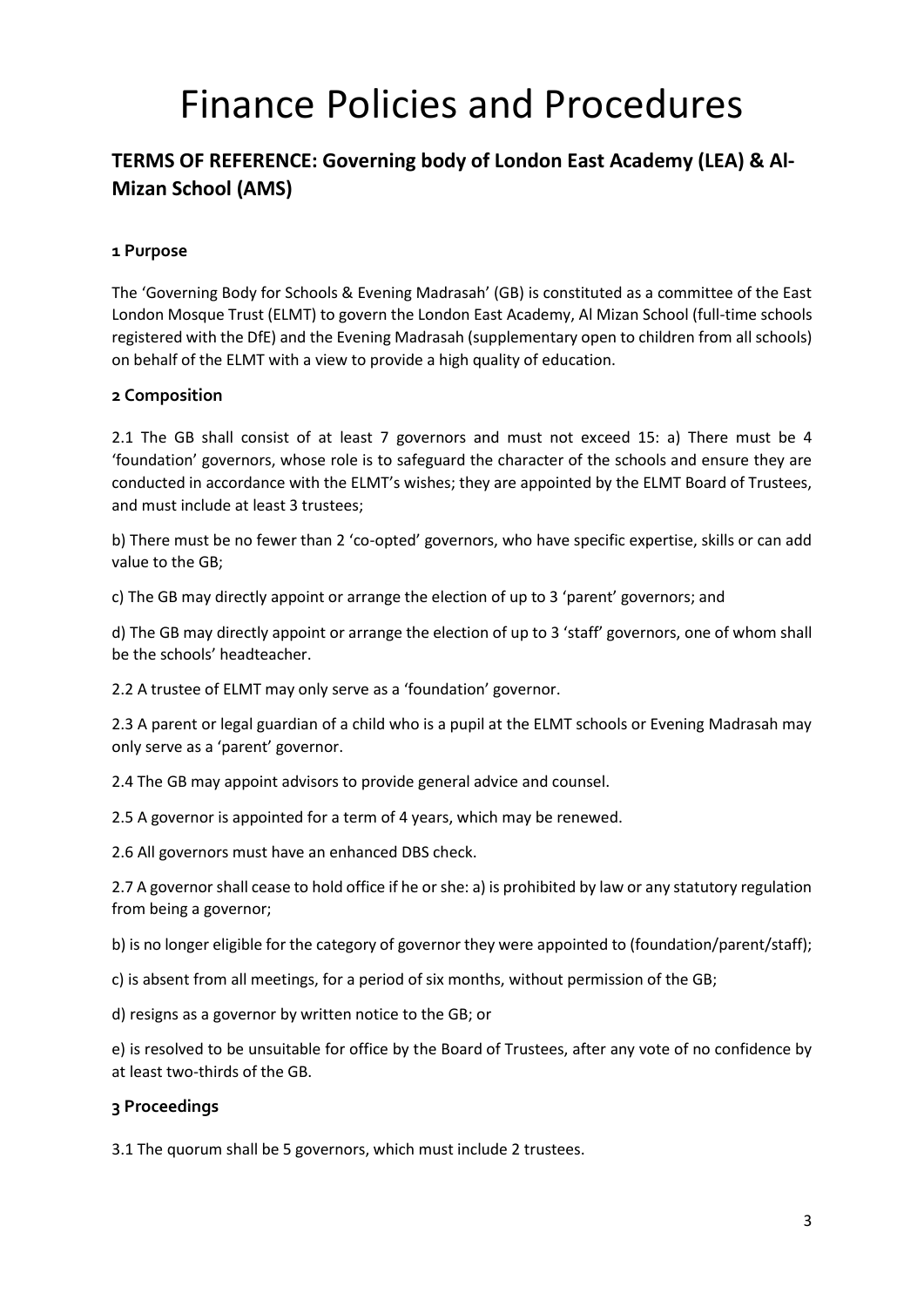3.2 The chair of the GB shall be appointed by the Board of Trustees; in the absence of the chair, those present must choose another governor to chair the meeting.

3.3 Decisions of the GB and any subcommittees shall be made by a majority of votes. In the case of an equality of votes, the chair of the meeting shall be entitled to an additional casting vote.

3.4 The GB must keep minutes of all its meetings and those of any delegated subcommittees. Minutes must be circulated to all members of the GB within 5 days of any meeting.

3.5 The GB shall make rules or adopt policies to comply with statutory requirements, or good governance, but which shall be consistent with ELMT's articles and bye laws.

3.6 All policies and records of the schools, as maintained by the GB, belong to the ELMT and must be disclosed to the Board of Trustees and any regulatory body if required, subject to any statutory provisions for redactions.

3.7 The GB shall consult the Board of Trustees (or other relevant committee of ELMT) or the ELMT compliance officer (if any), prior to the formal adoption of any proposed governance policy, to ensure compliance and consistency with ELMT articles and bye laws.

3.8 The schools' headteacher is entitled to attend all meetings of GB subcommittees, subject to the conflict-of-interest policy.

#### **4 Delegation**

4.1 The GB is delegated the following functions and powers to govern the schools and Evening Madrasah to: a) ensure clarity of vision, ethos and strategic direction;

b) hold the schools' headteacher to account for the educational performance of the schools and pupils, and the performance management of staff; and

c) oversee the financial performance of the schools and Evening Madrasah and make sure its money is well spent.

4.2 The GB may constitute and delegate any of its functions or powers to subcommittees, but the terms of the delegation must be recorded in the minutes.

4.3 Any delegated powers must be exercised exclusively by the subcommittees, who must report any decisions or actions taken at the next meeting of the full GB.

4.4 The GB may impose conditions, revoke or alter a delegation.

4.5 Individual governors do not have any powers or authority, unless specifically delegated by the GB, as recorded in the minutes.

4.6 Any rooms or parts of the ELMT premises designated for the schools must be used in accordance with the decisions of the Board of Trustees. No alterations or change of use to the designated premises are permitted without the prior written approval of the Board of Trustees.

4.7 The GB is responsible for determining how the schools' budgets are spent. The annual budgets, fee levels and policy must be approved by the Board of Trustees.

4.8 All payments from bank accounts operated by the schools must be made by two authorised signatories.

4.9 The GB shall appoint suitable staff for the schools.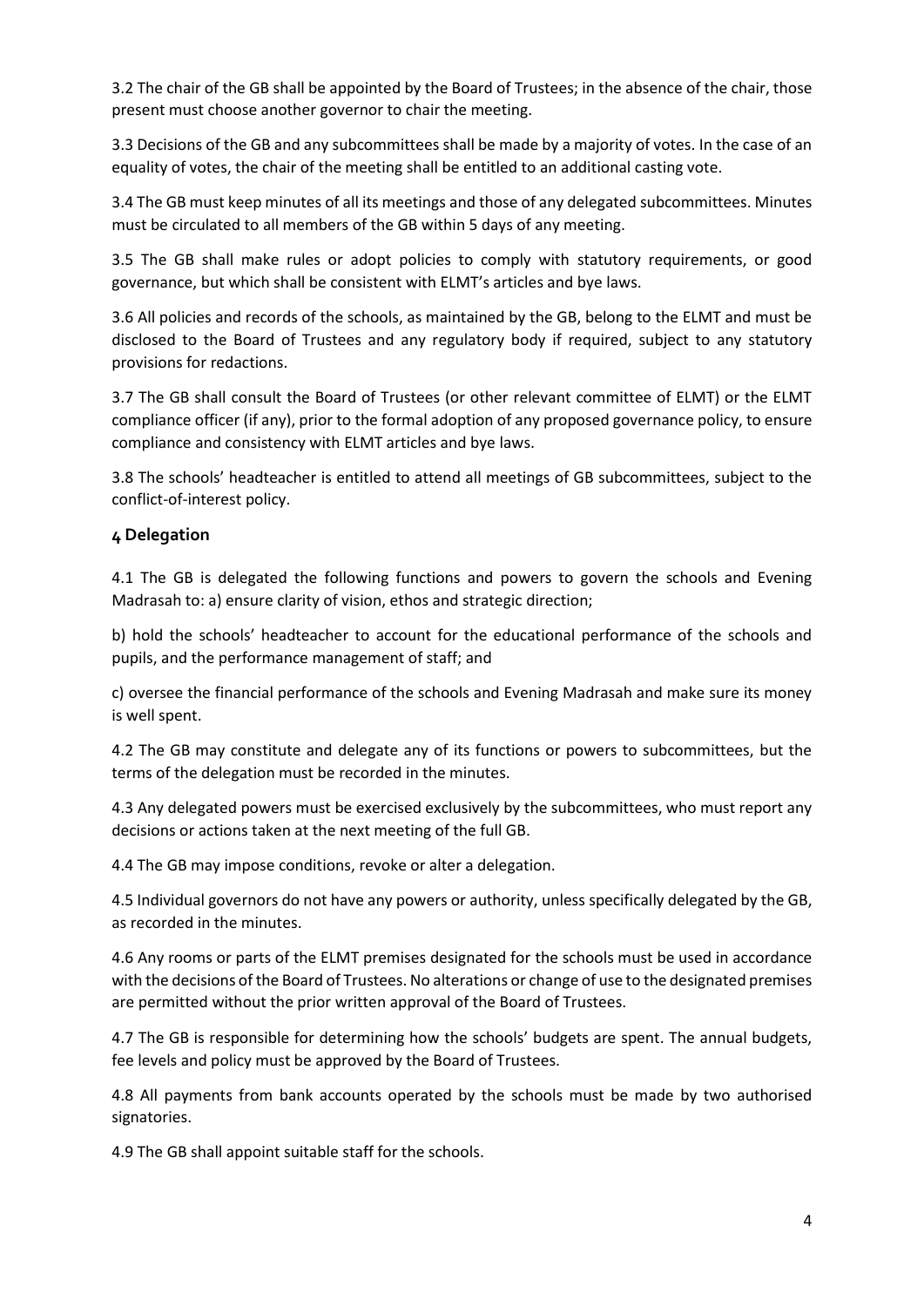4.10 The appointment of schools' headteacher or head of school must be approved by the Board of Trustees.

4.11 All publicity, employment adverts and contracts require the prior approval of the Board of Trustees or designated ELMT officer, to ensure compliance.

4.12 Media requests for information or interviews shall only be complied with if approved by the Board of Trustees or designated ELMT Officer.

4.13 The GB shall always act in accordance with relevant laws and statutory regulations for schools, the ELMT Articles of Association, and these Terms of Reference.

#### **5 Reporting**

5.1 The GB must report to the Board of Trustees, as required by the ELMT Articles (39).

5.2 Minutes of the GB and its subcommittees must be sent to the Board of Trustees within 10 days of any meeting. If they have not been formally approved, any later changes must be notified to the Board of Trustees within 5 days of approval.

5.3 The GB shall provide quarterly reports and management accounts for the schools to the Board of Trustees.

5.4 The GB shall produce and provide an annual report to the ELMT Board of Trustees, to enable the compilation of statutory and other reports of the charity.

5.5 The GB shall prepare any statutory reports or documents that are required by regulatory authorities.

5.6 All requests for reports and actions by statutory regulators, should be consulted with and reported to the Board of Trustees, unless subject to non-disclosure (safeguarding).

5.7 The GB must notify the Chairman and the lead member of staff of the ELMT without delay whenever they are subject to statutory inspection.

Terms of Reference approved at the Board of Trustees meeting on 1 Feb 2020.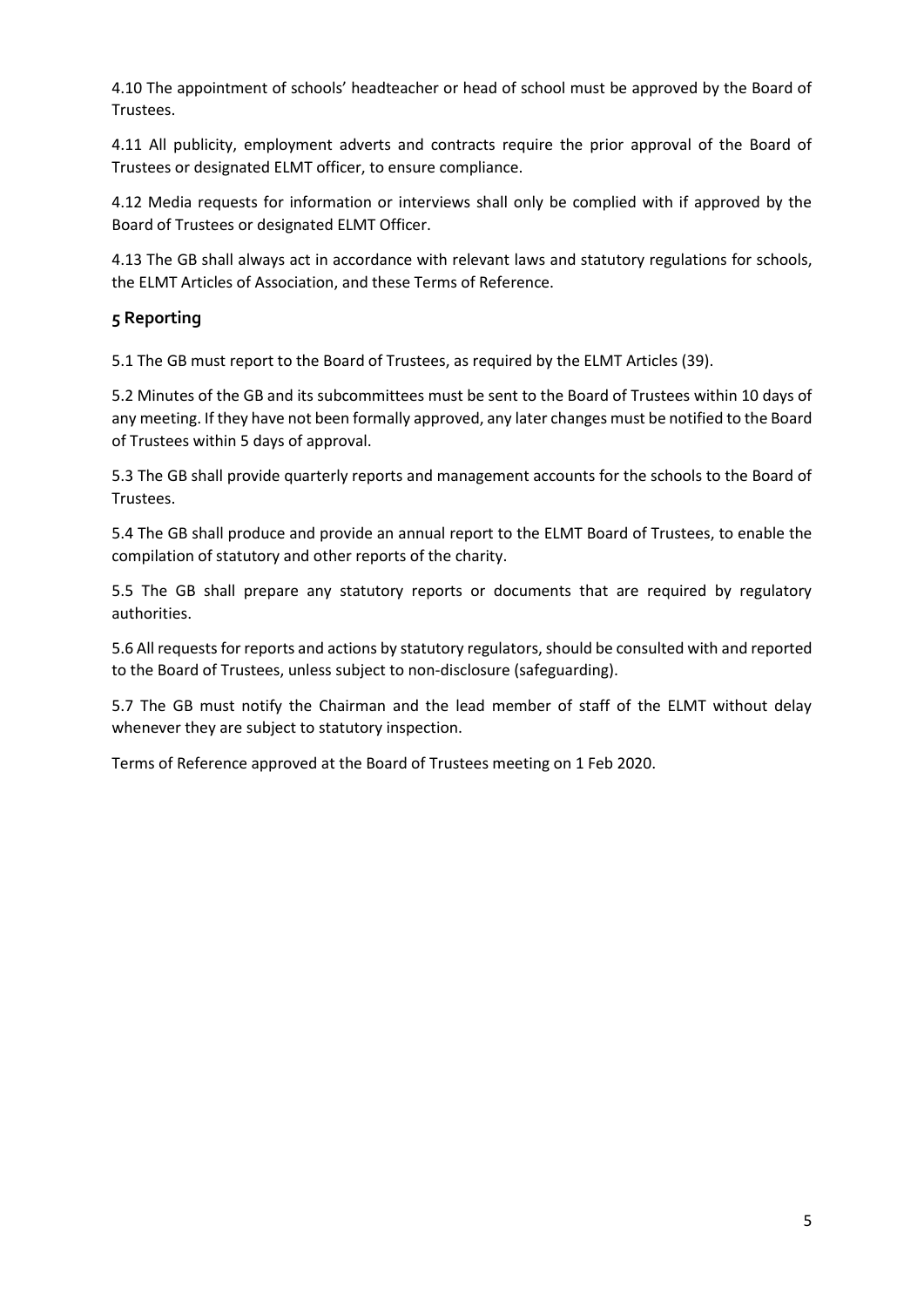#### **Structure of Governance**

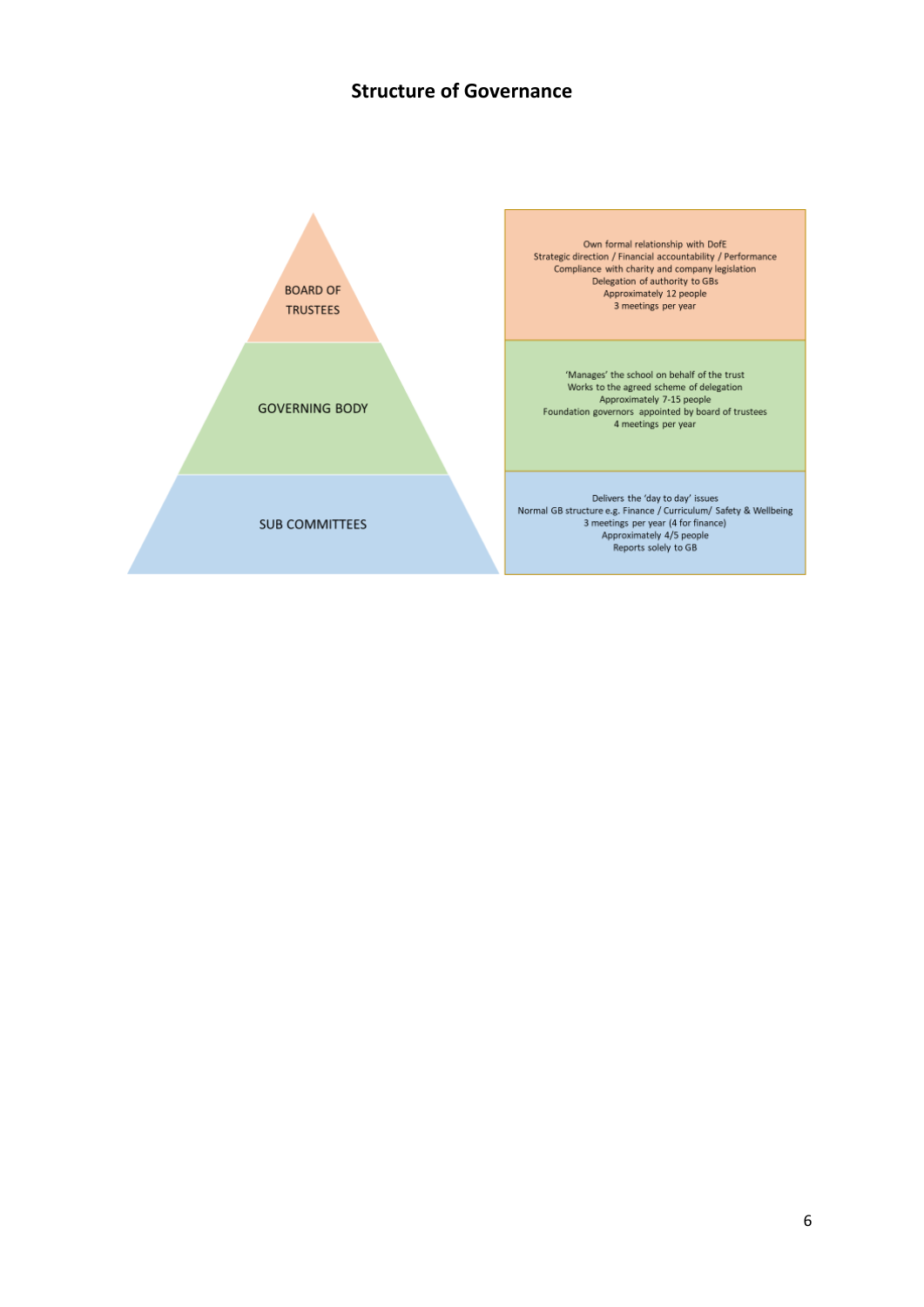## **Code of Financial Practice**

#### **6. Purpose**

Ensure the school complies with all matters of regularity, propriety, and value for money in its use of its delegated budget.

Monitor, evaluate, and report to the Governing Body on the implementation and impact of the school's financial policies.

Ensure the school complies with all legislation and effectively implements the school's policies and procedures relating to the use of its buildings, ICT, data, and health and safety.

To ensure compliance with all relevant ELMT's policies and procedures.

#### **7. Finance Committee**

The responsibilities of the Finance Committee are as follows:

- In consultation with the Headteacher, to draft the first formal budget plan of the financial year
- To establish and maintain an up-to-date three-year financial plan
- Determine and review financial policy including consideration of long-term planning and resourcing.
- To monitor expenditure and projected outturn against budget at least once each term and to report significant variances from the anticipated position to the Governing Body
- To ensure that the school operates within the Financial Regulations of the Government/Local Authority and that correct financial controls are in place.
- To monitor income and expenditure of all voluntary funds kept on behalf of the Governing Body
- To annually review charges and remissions policies and expenses policies.
- To make decisions in respect of service level agreements and contracts
- To make decisions on expenditure following recommendations from other committees
- To determine whether sufficient funds are available for pay increments as recommended by the Headteacher
- In the light of the Headteacher Performance Management Group's recommendations, to determine whether sufficient funds are available for increments
- Expenditure in excess of £10,001+ for any single purchase or service must only be made with the approval of the Governing Body.
- Expenditure in excess of £10,001+ for any multi-purchase or service, or for multiple purchases and service from the same supplier, must be approved by the Governing Body
- To approve Virements over £5,001 must be approved by the Governing Body*.*
- Ensure that the school receives value for money in purchasing goods and services in accordance with the principles of Best Value.
- Respond to any audit reports on the management of the budget and financial procedures.
- Keep pupil numbers under review to monitor the effect on future budgets.
- Ensure procedures are in place regarding the audit of the School Accounts.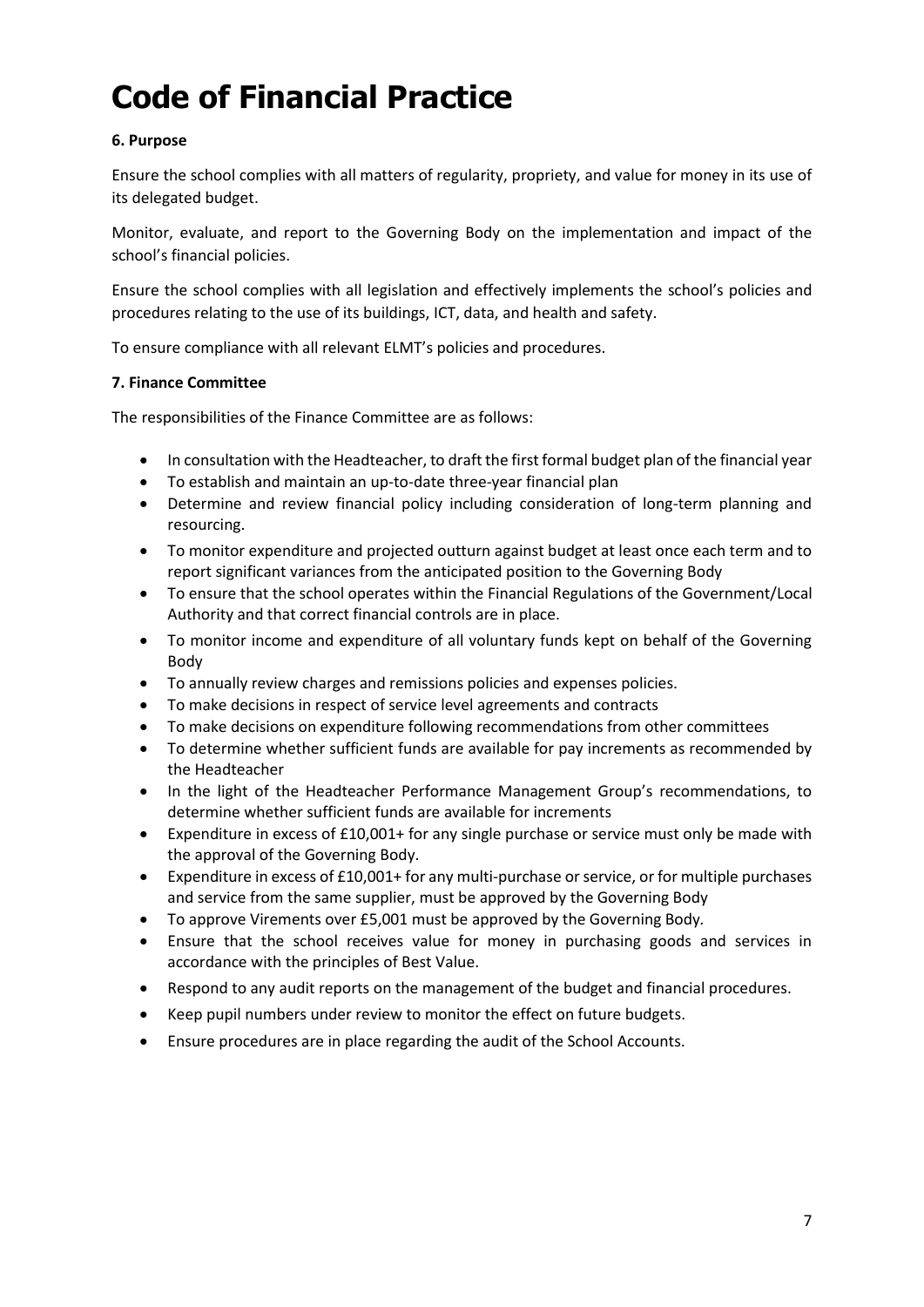#### **8. Membership / Organisation**

The GB must have at least 7 governors and the school finance officer/manager to attend in as advisory capacity.

Terms of reference and membership to be reviewed annually.

Chair & Vice of the committee to be appointed annually

#### **Governing body membership July 2021**

| <b>GOVERNORS</b>       |                             |                           |            |                         |
|------------------------|-----------------------------|---------------------------|------------|-------------------------|
| <b>Name</b>            | Role                        | <b>Lead Role</b>          | Governor   | <b>Appointment date</b> |
| Mohammed Badr          | <b>Acting Headteacher</b>   |                           | Head       | <b>June 2021</b>        |
| Hussain Shefaar        | Governor                    | Chair of GB               | Foundation | June 2020               |
| Abdul Hayee<br>Murshad | Governor                    |                           | Foundation | Jan 2020                |
| Abdul Muktadir         | Governor                    |                           | Co-opted   | December 2021           |
| Hasya Qureshi          | Governor                    | Chair of AMS<br>committee | Co-Opted   | February 2021           |
| Jeaur Rahman           | Parent governor             |                           | Co-opted   | October 2021            |
| Ashraf Ali             | Finance sub<br>committee    | Chair of<br>finance       | Co-opted   | October 2017            |
| Anam Khan              | Curriculum sub<br>committee | Chair of LEA<br>committee | Co-opted   | October 2020            |
| Suraya Khaliq          | Governor                    |                           | Parent     | <b>June 2021</b>        |
| <b>Abdul Basit</b>     | Staff governor              |                           | Teacher    | December 2021           |

#### **Organisation structure**

The school's organisational structure in finance resource terms:

Full Governing Body l Chair of Governors/Link Governors l Headteacher l Deputy Head & Assistant Heads with delegated budget responsibility l

All Staff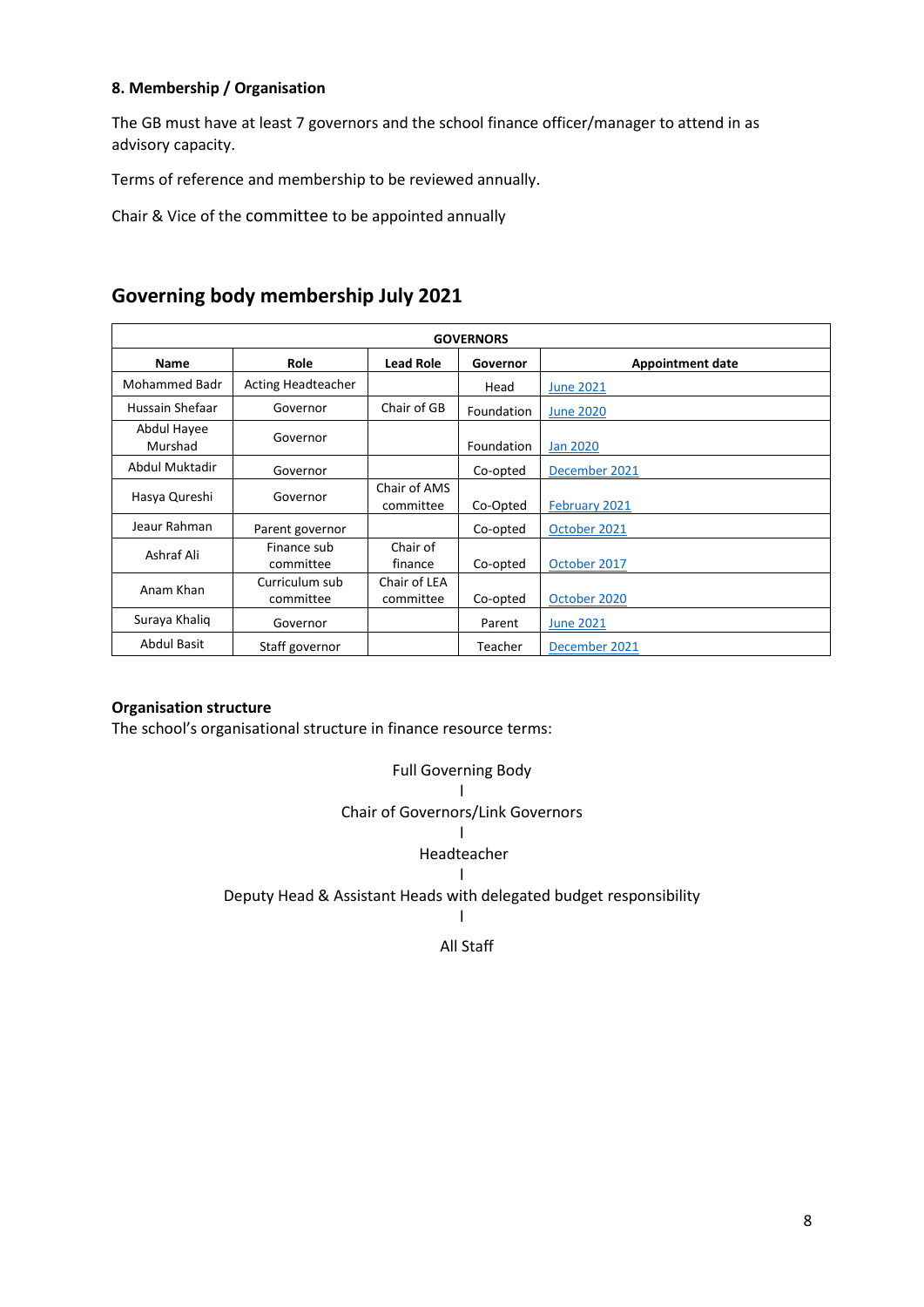### **Financial Management and Accounting Procedures**

#### **9. Purpose**

The purpose of this policy is to set out the principal financial policies and procedures to guide all relevant decision makers of Governing body at LEA & AMS.

#### **10. Budget Planning**

Schools are required to:

- Produce a budget plan detailing estimates of planned expenditure
- Total planned expenditure must not exceed budgeted income
- Precise format of a budget plan may be decided by the Finance Committee
- Once the budget plan is approved by the Governing Body it must be submitted to the Trust

#### **11. Expenditure Control/ Limits**

The headteacher or a member of the SLT (school leadership team) in the headteacher's absence is able to authorise expenditure for day-to-day goods and services up to £2,500 on any one item. Authorisations above this amount is set in the table under the scheme of delegation.

#### **12. Budget Limits**

The headteacher or a member of the SLT in the headteacher's absence is able to authorise budget movements between individual budgets up to a limit of £1,000. Authorisations for budget virements between £1,001 and £5,000 are to be referred to the Finance Committee. Authorisations over £5,001 must be referred to the Governing Body.

#### **13. Disposal of Surplus Equipment and Materials**

Disposals of surplus equipment and materials, see scheme of delegation

#### **14. Bad Debts**

Bad debts, see scheme of delegation

#### **15. The Finance Officer (FO)**

15.1 The headteacher is responsible to the Governors Finance Committee for the financial operation of the school. The Head carries out this responsibility by delegating to the FO the day-to-day management of the school's financial operation and periodic reviews of the financial performance of the school. The headteacher delegates to Curriculum Leadership Team elements of the budget as budget managers.

15.2 The FO is responsible to the headteacher for the day to day running of the schools financial and administrative operations. The FO is responsible for the monitoring and financial operation of the budget managers.

#### 15.3 The FO will:

a. Produce the first draft of the budget for the Finance Committee (March/April).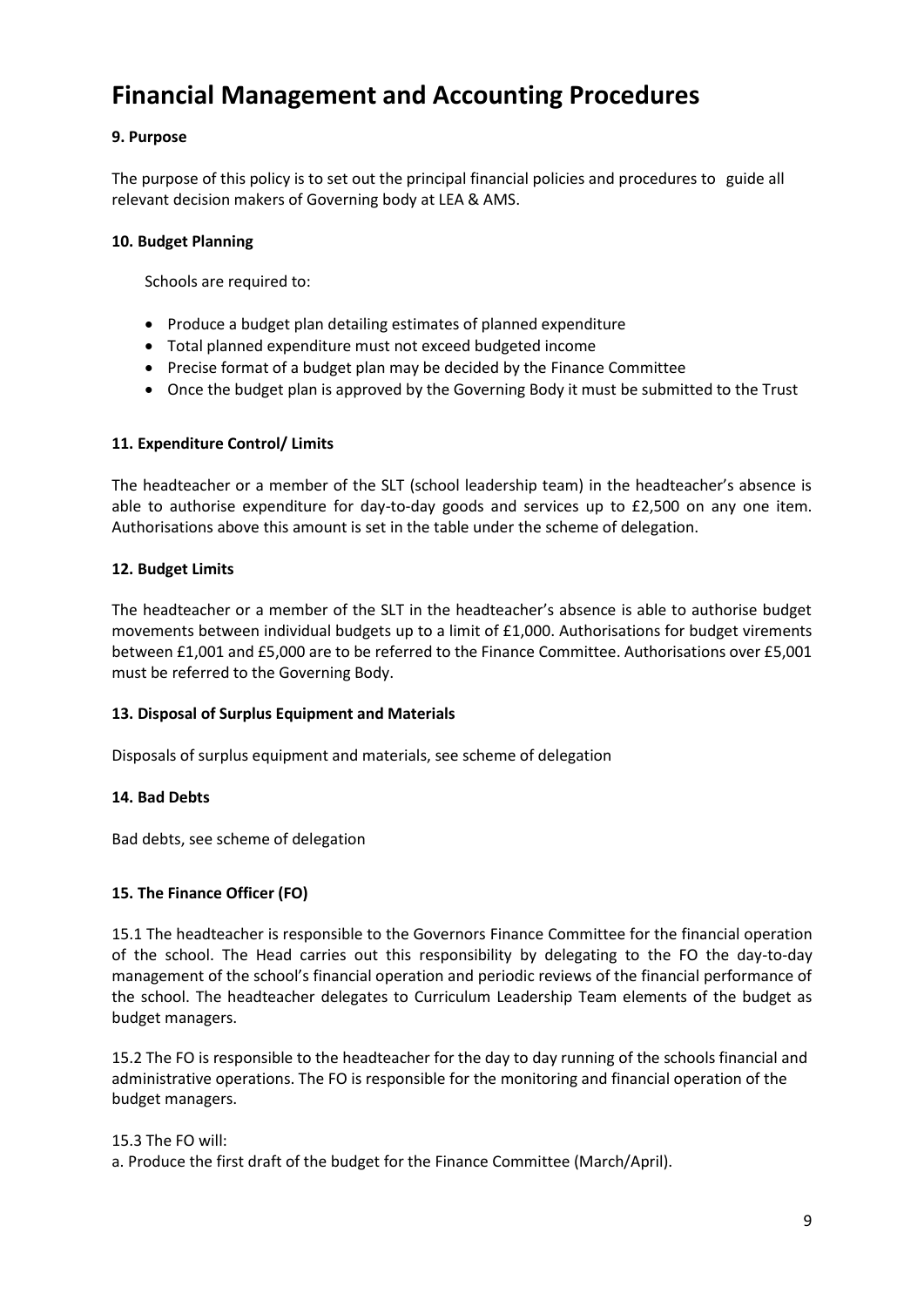b. Set the budgets in consultation with staff and delegates budget management to budget holders.

c. Provide budget holders with up-to-date budget information.

d. Raise orders on behalf of budget holders.

e. Reconcile reports and bank statements monthly.

f. Produce regular monitoring reports for the Finance Committee as required.

g. Pass relevant financial information from accountant to Finance Committee.

h. Supervise all financial administration at the school.

i. Sign all invoices for payment.

j. Be responsible for ensuring that sound systems of internal control are in place that enables the proper processing of the school's transactions and activities.

k. The FO is responsible to the Governing Body for ensuring that ELMT & the school financial regulations or standing orders financial requirements are implemented.

l. Receive the orders from budget holder and carries out a best value audit of the goods requested finding the cheapest supplier.

m. Gets headteacher's authorisation before placing order with supplier by inputting orders onto the Finance system, checking budget and printing Official Order for authorisation by headteacher.

n. Check received orders for discrepancies and signs off.

o. File the delivery notes accordingly.

p. Prepares invoices for payment and checks the accuracy before asking the budget holders to certify/approve payments.

q. Act as the main point-of-contact between the accountant and the school.

r. Ensures that all good items above £100 are marked with permanent ink and/or barcoded and included in the Inventory list.

s. Is responsible for ensuring that the Inventory list is kept up-do-date and is periodically checked to make sure that the good are where they should be.

t. Keeps a list of resources that are disposed in accordance with the school's policy.

#### **16. Payment and school fee policy**

The finance officer will ensure that the school is in compliant with the payment and school fee policy and its reviewed annually.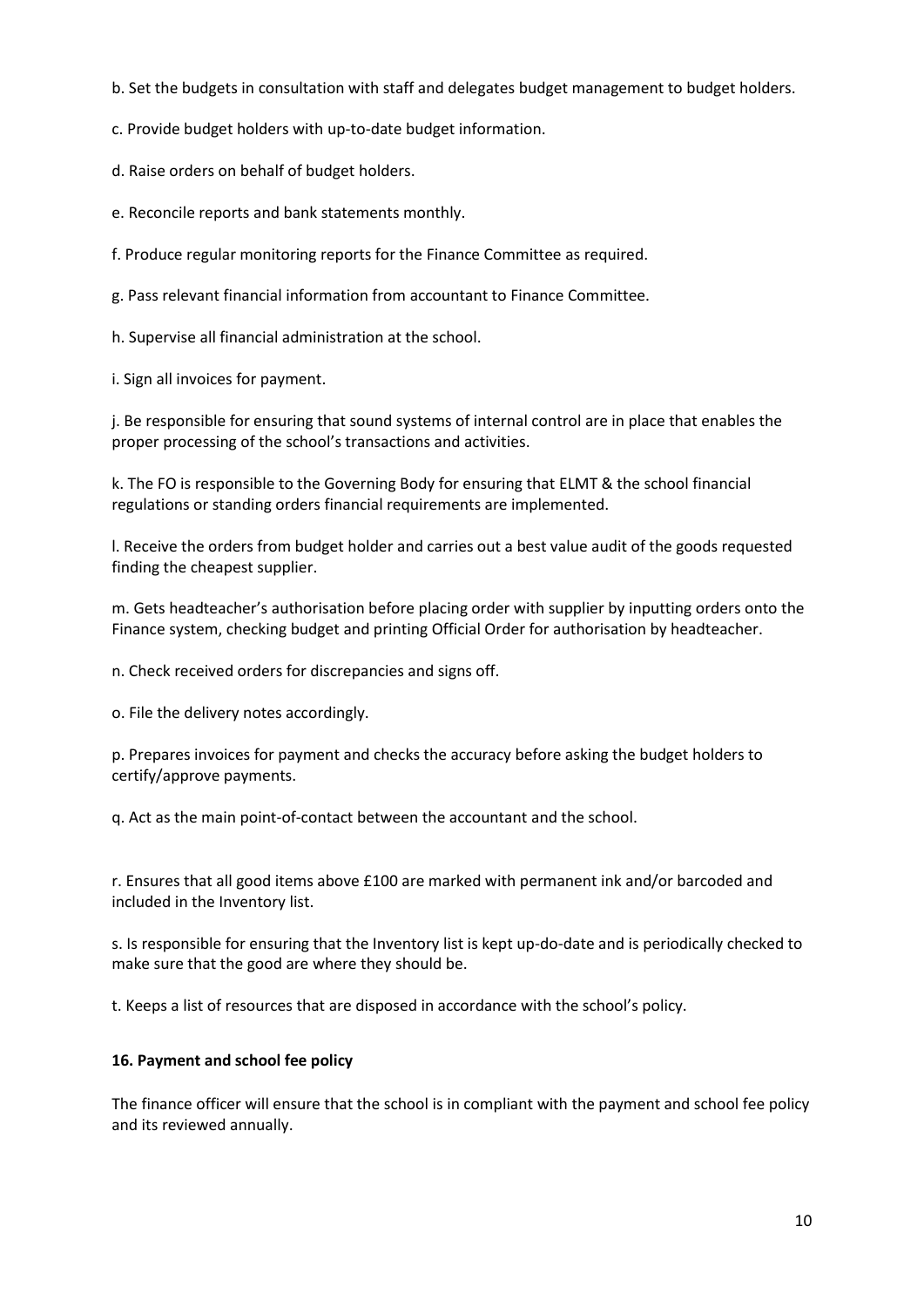#### **17 Budget Managers**

17.1 Budget Managers are responsible to the FO for the efficient operation of their delegated budgets.

17.2 Scheme of Delegation is attached at the end of this code and any variation must be approved by the governing body.

17.3 The Governing body delegates to the headteacher, the authority to spend within the agreed budgets. Overspends may only be made with the approval of the Governing Body.

#### **18. The Budget Cycle**

#### **September to January**

- Identify financial requirements for the future curriculum
- Carry out the future staffing analysis
- Identify priorities linked to the school improvement plan

#### **January to March**

- Access the relevant indicators/information and consider likely funding levels
- Produce a draft budget

#### **March to July**

- Evaluate outturn and consider whether original budget needs to be amended and spending plans altered
- Set revised budget
- School review look at success criteria

#### **19. BUDGETARY CONTROL**

19.1 The statement of the aims and objectives are found in the school improvement plan (SIP) which provides the basis for constructing budget plans

19.2 The governing body have established procedures and timetables for planning the budget to ensure that all relevant factors are considered. The Finance Committee meets as required to discuss salaries and the budget modelling plans. The full Governors meeting during the summer term receives the finalised budget plan for approval.

19.3 The SIP provides estimates of expenditure and income which is sufficiently detailed.

19.4 The governing body ensure that the planned expenditure for each financial year does not exceed the available budget, as adjusted for carry over from previous years, income receivable, provisions for pay or price increases or other contingences.

19.5 The headteacher forwards the budget which has been approved by the governing body and to the trust.

19.6 Where appropriate, the budget is profiled to take account of likely spending patterns.

19.7 The headteacher/FO provide the governing body with regular monitoring reports which have been reconciled to the bank account and Finance system.

19.8 Budget holders receive regular update reports from the FO of the balance in their 'account' and may request interim reports when required.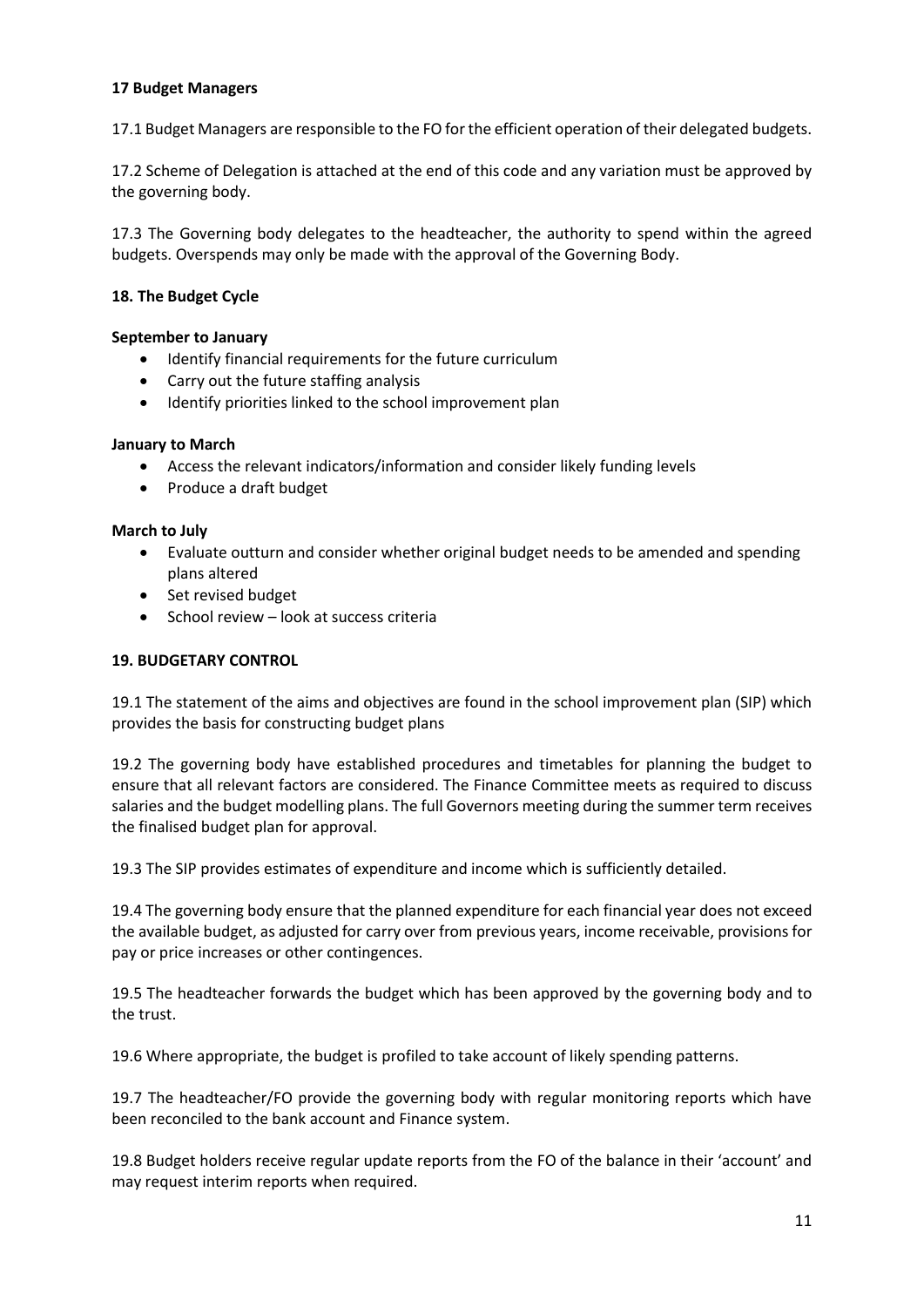19.9 Decisions to vire funds from one budget heading to another are taken by the Finance Committee and must support the school's aims and objectives.

19.10 The headteacher and the governing body assess progress against the objectives in the improvement plan.

19.11 The headteacher periodically consults the staff and the governing body to ensure that the financial and management information they receive is relevant, timely, reliable and understandable.

19.12 The headteacher reports to the governing body any proposals for policy changes which significantly affects the expenditure or income budgets.

#### **20. INTERNAL FINANCIAL CONTROLS**

#### **20.1 Receipts**

20.2 Donations and cash contributions are banked regularly so that no more than £500 is kept in the school safe at any one time. Any money above this amount should be banked following banking procedures.

20.3 Receipt of credits and journal transfers are recorded in the local records (paper and computer) by FO.

20.4 All credits are reconciled by FO and checked by the headteacher.

20.5 The FO prepares all invoices and cheques for payment, records the process in the local records and files copies.

20.6 The FO counter-signs all invoices passed for payment.

20.7 The FO sends by post the invoices for payment and cheques, noting invoice number and date of sending on a cheque payment slip.

20.8 All payments are reconciled by the FO and checked by the headteacher. Reconciled accounts are checked by the external advisor.

20.9 The financial systems and procedures used in the school should be available at request.

20.10 In the long-term absence of the headteacher a designated member of the SLT will be appointed as 'acting headteacher' who will carry out his duties. In the absence of the FO the headteacher will delegate the duty to the Office Manager or an external advisor to take on the responsibilities.

20.11 The school has separated duties as far as is possible.

20.12 Any alteration to original documents will be in ink and signed; correcting fluid or eraser will not be used.

20.12 All accounting records are filed carefully. Past years records are stored securely in the Administration cupboard.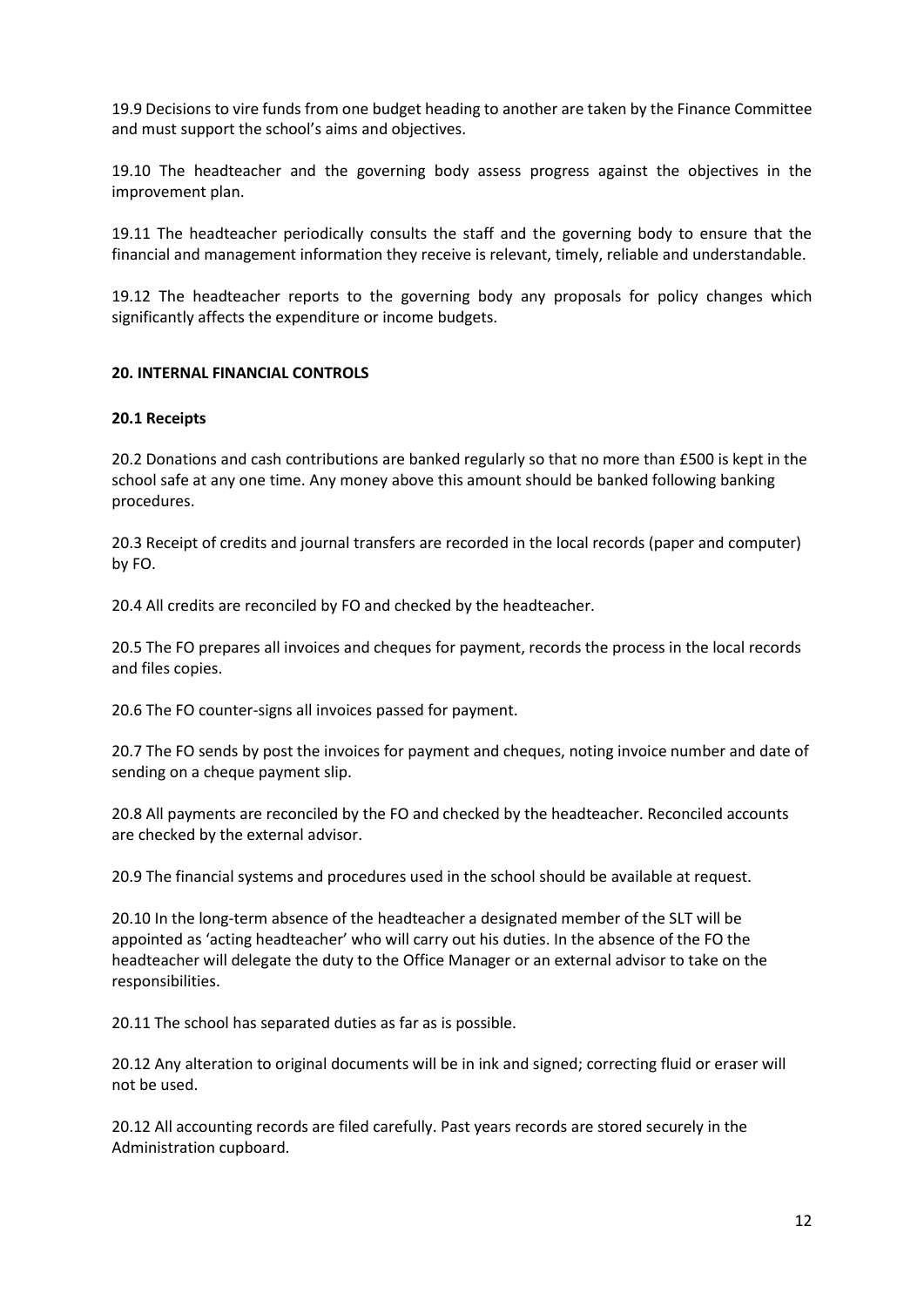20.13 All financial transactions will be traceable through the local records, both forwards and backwards.

20.14 The only staff to have input access to the computer based local records are Finance Officer/ external advisor, and the headteacher (when necessary).

#### **21. Banking Arrangements**

- 21.1 The GB is required to approve the opening and closing of all bank accounts for and in the name of LEA & AMS, including the mandates to authorise signatories.
- 21.2 All banking for LEA & AMS shall be centralised, with the school maintaining:
	- (a) A principal current account in the name of LEA & AMS, for the purpose of receiving fee's and funds.
- 21.3 All fees and income shall always be paid into the principal current account
- 21.4 Authorised signatories for all bank accounts shall be the Head teacher and two other individuals as decided by the GB.
- 21.5 All bank accounts shall require two persons to authorise payments. Both signatories should see supporting invoices.

21.6 This account is used for all payments including payments to suppliers, staff; and also for all the income received.

- 21.7 All BACS must be paid to authorised account.
- 21.8 Only manuscript signatures are used and no BACS is pre-signed.
- 21.9 Cheques are kept in the safe.
- 21.10 There is no facility to overdraw.
- 21.11 Bank statements are received monthly and are reconciled.
- 21.12 Reconciliation is carried out by the FO and an external consultant.
- 21.13 No payment or receipt is made through a private bank account.

#### **22. Controls of the Bank Account**

- 22.1 There must be a segregation of duties between the authorisation, preparation and issue of cheques. No one who prepares and issues the cheque may also sign it, without a second signatory, who has not been involved in the cheque's preparation and issue
- 22.2 Similar controls over segregation of duties are applied to BACS and electronic banking

#### **23. Segregation of Duties**

• There must be a segregation of duties to ensure that there are checks and balances in every financial transaction.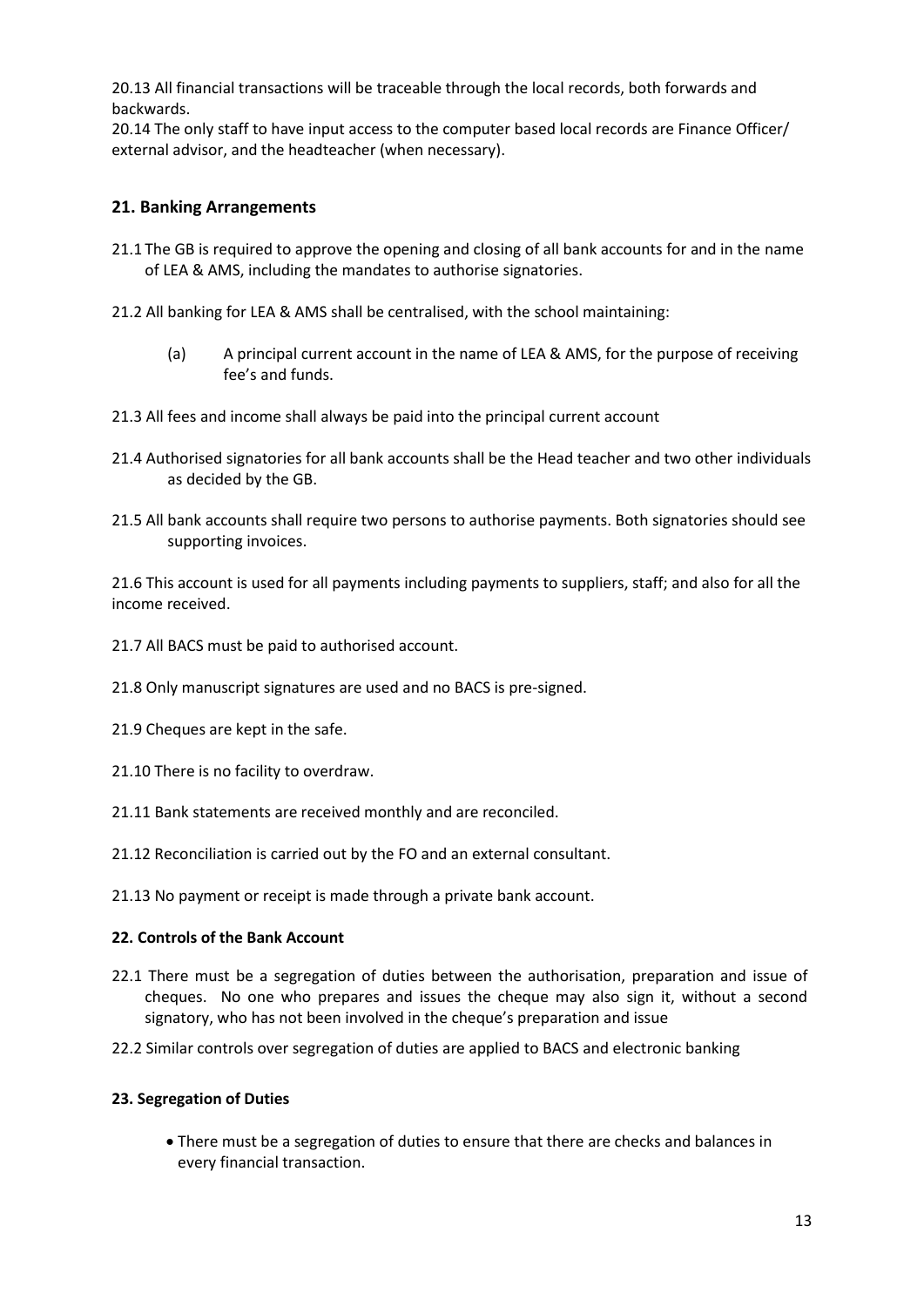#### **24. Bankers' Automated Clearing Services (BACS)**

24.1 The school should make payments for services and goods via BACS as standard practice. Cheques are only used when BACS payments cannot be made.

24.2 Employees must only log onto Bank website from the school and not from remote locations.

24.3 Only payments which have been generated through SAGE can be made in Bank website.

24.4 Two authorised signatory must compare and sign the BACS Payment report.

24.5 Online bank users must not share user names and PIN numbers – this control is vital to ensure that no individual can both make a payment and approve it in online banking.

24.6 Any member of staff leaving employment must be removed from online banking access immediately.

24.7 All online transactions can be traced back to the individual who made them. Schools must emphasise traceability of all transactions to individuals with online banking access.

24.8 The authoriser releases BACS payments online. This is the equivalent of signing a cheque. Authorisers must ensure that they have checked the payments online to the SAGE BACS Run Report and obtained any signatures needed to comply with the school's scheme of delegation. This control is essential to ensure that no changes have been made to the payment file generated in SAGE.

#### **25. Roles and Responsibilities for BACS**

25.1 Roles are set to determine what a user has access to do with online banking. For audit and security controls to work correctly, three roles are defined by the ELMT finance manager during the initial registration and set-up period, and only these roles may be assigned to school users.

25.2 A user can have more than one role, but no user should have both the Payer and Authoriser roles as these must be kept separate at all times.

25.3 The payer will be the school Finance Officer. The payer imports the SAGE BACS file into online banking and is usually the person who also enters all BACS data into SAGE. The Finance Officer also has the Administrator role, but does not have the Authoriser role.

25.4 The final Authoriser (ELMT Director of finance ) approves the payment of the SAGE BACS file once it has been imported into online banking.

25.5 An Authoriser can also have the Administrator role, but must not, under any circumstances, have the Payer role.

#### **26. Bank reconciliation**

26.1 Bank statements are signed and dated by the headteacher upon receipt.

26.2 The FO checks individual transactions on the bank statement against the Reconciliation report on the SAGE Finance system.

26.3 The reconciled transactions are saved in the format MONTH/YY.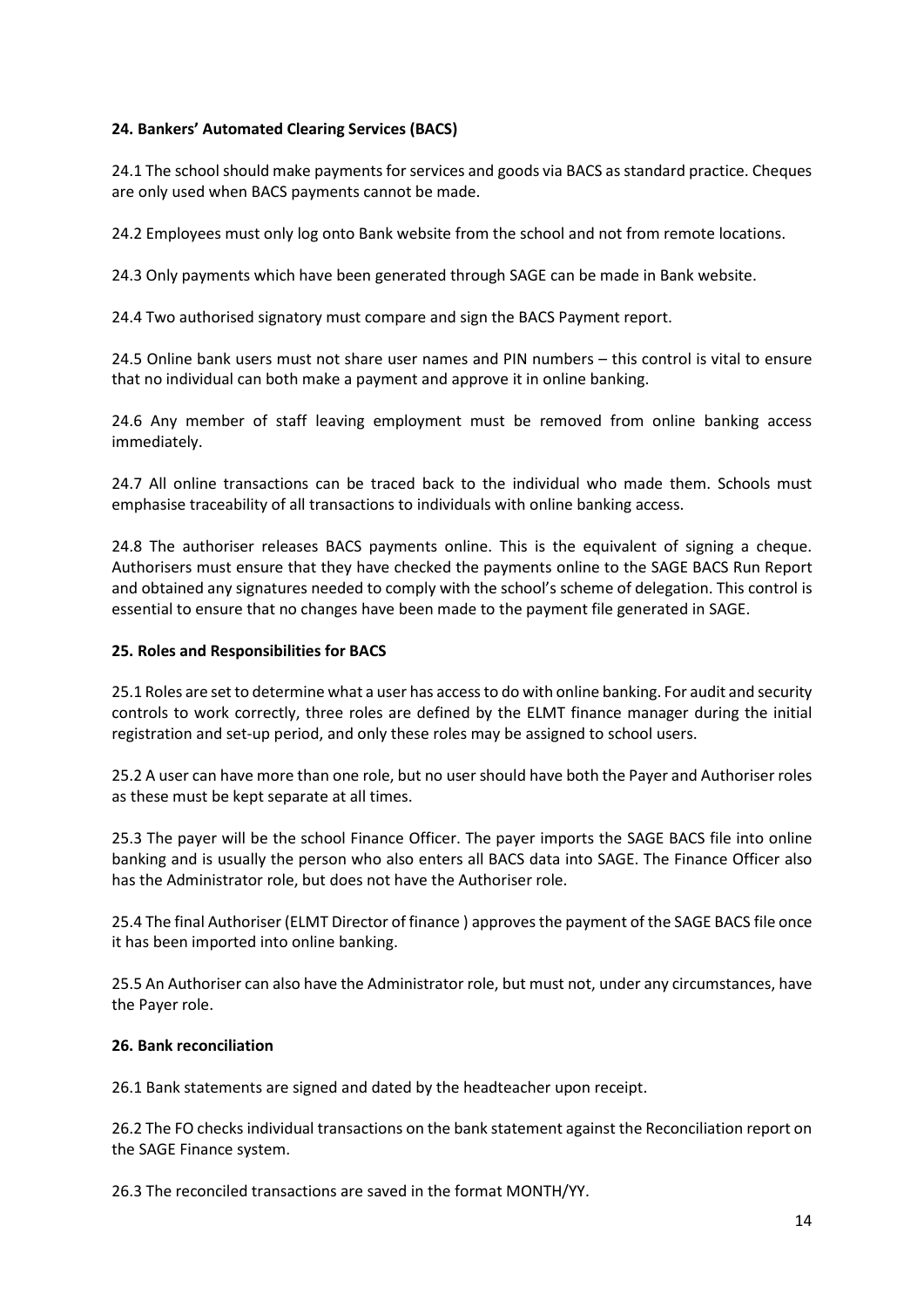26.4 The headteacher checks and signs the reconciliation report as part of month end procedure.

26.5 A reconciliation report is filed away with all month end reports and documentation.

#### **27. PURCHASING**

#### **27.1 Value for money**

27.2 Items are ordered using competitive suppliers it should be in compliant with scheme of delegation.

27.3 Orders may only be requested by the authorised delegated budget holder.

27.4 All orders must be agreed by the FO to ensure appropriate funds are available in the agreed budget. Where the order is placed by the FO the agreement of the headteacher will be obtained.

27.5 If a decision is taken to proceed with a quotation which was not the lowest the reasons for the decision will be recorded in the minutes of the governors' meeting.

#### **28. Orders for goods and services**

28.1 All orders will be made on official pre-numbered requisition/order forms from the school finance accounting system for all goods and services except utilities. These numbers will be allocated by the FO in the format accepted by the Finance software.

28.2 Telephone orders should be made only when no other option is available. Where an order is made verbally/by phone, it will be confirmed in writing as soon as practicable.

28.3 Only official order forms are used which are available from the FO but an order number must be obtained.

28.4 Orders are not used for individuals to obtain goods for their private use.

28.5 Orders cannot be altered after authorisation. Copies of all orders are filed by the FO against the budget heading.

28.6 The budget holder only may certify orders.

28.7 The budget holder ensures that all orders are appropriate and needed, that there is adequate budgetary provision and that quotes or tenders have been obtained if necessary.

28.8 The Finance system is a commitments system and any order placed will feature subsequently in budget monitoring reports.

#### **29. Payment of accounts**

29.1 The deliveries are checked by the Finance Officer or Office Manager on delivery. The delivery note is marked to confirm that this has been done.

29.2 Payments are made against invoices after goods or services have been received using local records to confirm that: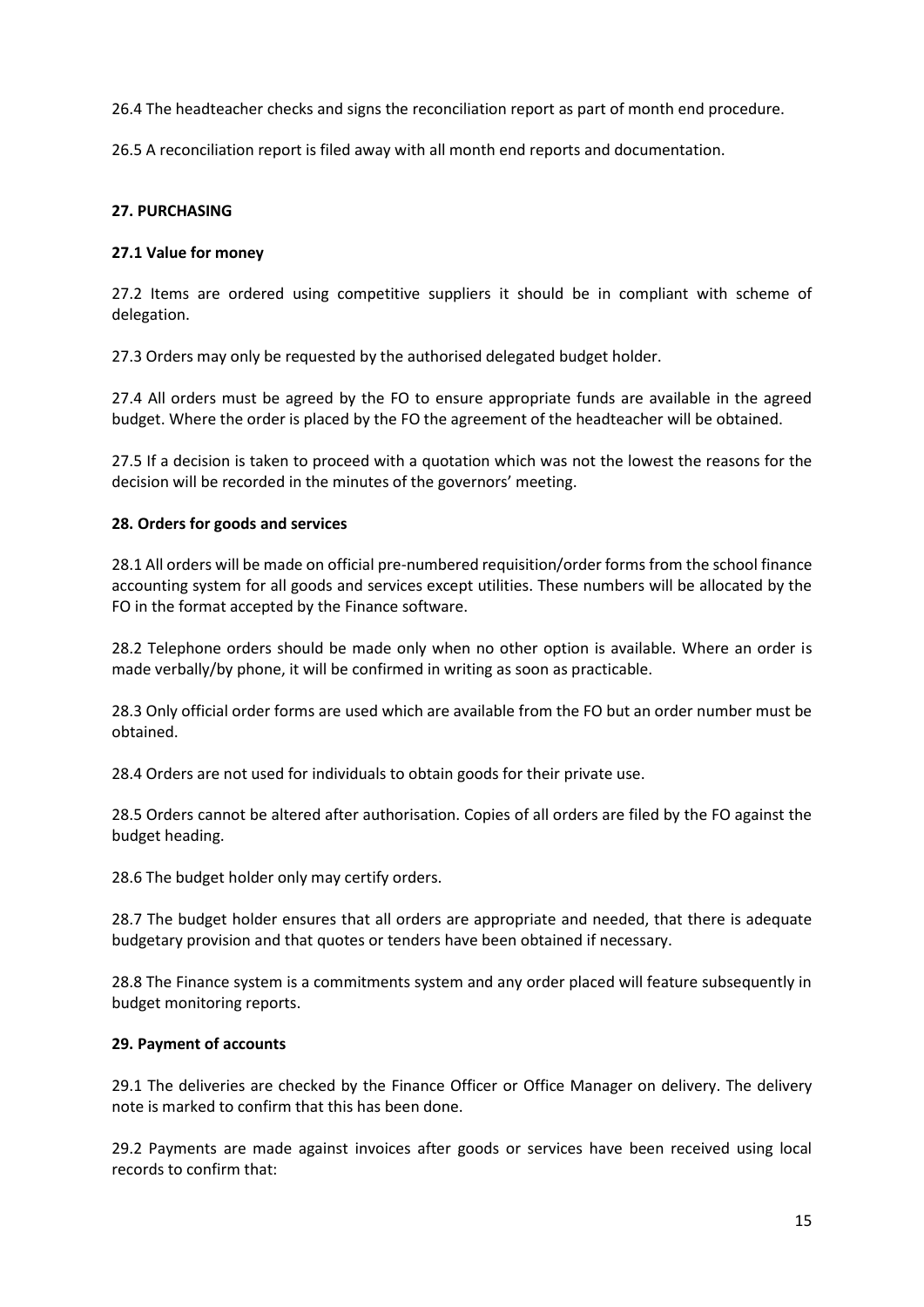- payment has not already been made
- goods/services are satisfactory in both quality and quantity
- the price is as agreed at the time of ordering, correctly calculated and with appropriate discounts
- appropriate VAT and taxation regulations have been applied
- inventories have been updated where applicable

29.3 The FO and the headteacher counter sign all invoices. Members of the SLT are all signatories.

29.4 Where there is any change in the staff authorised to sign invoices passed for payment a specimen signature will be forwarded to the bank.

29.5 No payment is made on photocopied invoice from a supplier unless certified/signed by an authorised signatory as being a true copy following checks, or on a statement unless a remittance advice is attached.

#### **30. Authorising Expenditure and Payments**

30.1 All expenditure shall require the following authorisation:

|                       | Amount Authorisation required                                   |
|-----------------------|-----------------------------------------------------------------|
|                       | Up to £2,500 Head Teacher                                       |
|                       | £2,501 - £5,000 Head Teacher and Chair of Finance               |
|                       | £5,001 - £10,000 Head Teacher, Chair of Finance and Chair of GB |
| Above £10,001 Full GB |                                                                 |

30.2 The following procedure is required for all procurement of goods and services:

|                 | Estimated Value Tender Action Require                          |
|-----------------|----------------------------------------------------------------|
|                 | Below £100 No quote required.                                  |
|                 | £101 - £500 Two oral quotes.                                   |
|                 | £501 - £2,500 Two written quotes                               |
| £2,501 - £5,000 | Minimum of three written quotes                                |
| Above £5,000    | Minimum of three written quotes, based on a clear              |
|                 | written specification of requirements.                         |
|                 | Above £15,000 Minimum of 3 formal competitive tenders invited. |

- 30.3 Decision makers are subject to conflict-of-interest rules, and are required to declare and recuse themselves from any procurement process if they have any personal or financial link to the proposed provider of the goods or services.
- 30.4 All payments should be made electronically from the bank account/s, except in exceptional circumstances.
- 30.5 Any bank cards related to school may only be requested and issued in the name of the authorised names only, to be used for procurement related to school only.

#### **31. Financial Records**

31.1 The finance officer shall maintain all accounting records, including bank statements, for a minimum period of six years. Such records shall be provided to GB upon request.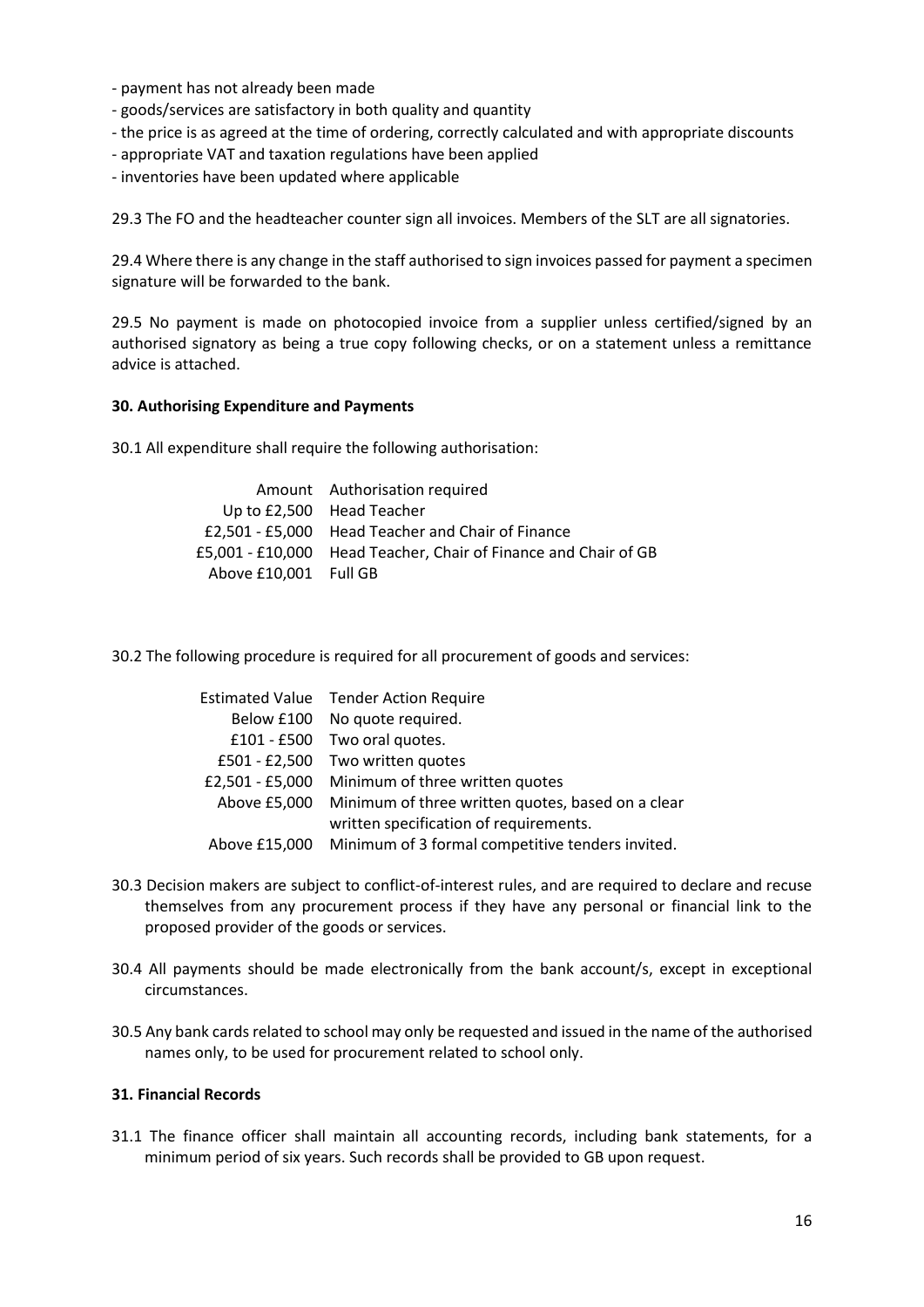- 31.2 Accounting records, including invoices, receipts and contracts relating to income and expenditure should be ideally scanned and stored electronically in duplicate and two separate locations (digital office).
- 31.3 All accounts should be reconciled on a monthly basis by the finance officer, or other staff member designated by head teacher, and management accounts provided to finance committee.

#### **32. Cash Management**

#### 32.1 Payments and withdrawals

Bacs payments must be the main method of payment and cheques to be used only if bacs is not available. All cheques and other instruments authorising withdrawal or transfer from school bank accounts must bear the signature of at least two persons from the bank mandate. This provision applies to all accounts operated by or on behalf of the school.

#### 32.2 Administration

The school finance officer/manager must ensure that bank statements are received regularly and that reconciliation is completed as a minimum on a monthly basis. Reconciliation procedures must ensure that:

- All bank accounts are reconciled to the school's cash book or using software system
- Reconciliation is prepared by the school finance officer/manager
- The Reconciliation report is countersigned by the Head
- The Head is notified of any adjustments or issues arising from the process
- Any outstanding transactions are investigated as part of the month end reconciliation process, prior to being submitted to the Chair of Finance.

#### **33. Petty Cash**

33.1 The Governing Body have agreed to a maximum of £300 for LEA and £200 for Al-Mizan to be held at school for petty cash from the school budget.

33.2 Only the Head teacher and the Finance Officer/Manager have access to petty cash and the safe.

33.3 The FO will ensure that:

i. vouchers and receipts are obtained for all cash payments made.

ii. where appropriate receipts acknowledges VAT paid.

iii. the cash is kept securely in a locked box in the safe.

iv. cash or vouchers can be produced on demand to the headteacher, auditor or other authorised person.

v. claims for reimbursement supported by vouchers are made regularly.

33.4 Personal cheques are not encashed from petty cash.

33.5 The headteacher/FO will check monthly on the accuracy of petty cash funds.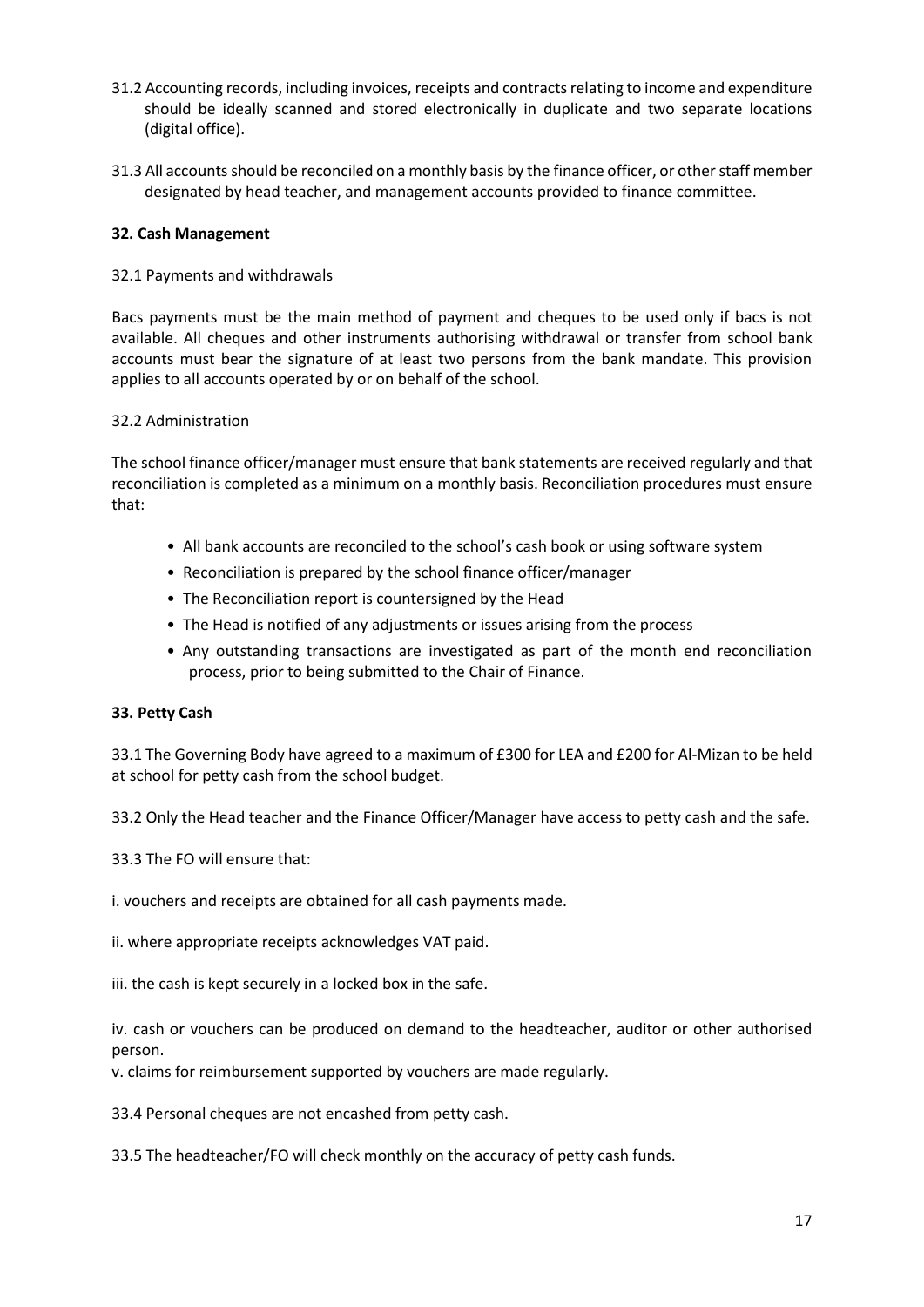33.6 The Governing Body have agreed reimbursement of below £20 supported with a receipt for any expenses that is approved by the head. All expenditure must be signed by the budget holder and supported by valid VAT receipts in the normal way.

#### **33. Cash Flow Forecasts**

33.1 The school finance officer/manager is responsible for preparing up to date cash flow forecasts to ensure that the academy has sufficient funds available to pay for day-to-day operations. Any anticipated overdrawn balances must be reported to the Head as a matter of urgency.

33.2 The cashflow forecast must be submitted to the Chair of Finance as part of the month end procedure.

#### **34. Debt Management**

34.1 When a school raises an invoice, unless specifically detailed on the invoice, the payment terms will be 30 days.

34.2 The following process shall apply where payment is not received:

- 30 days after original invoice statement issued
- 2 weeks after statement issued reminder letter issued
- 2 weeks after reminder letter second reminder letter issued
- 2 weeks after second reminder letter refer to Head and seek legal advise if deemed necessary

34.3 The level in relation to the 'write off' of bad debts is outlined below:

- up to £1000 Finance Committee
- Over £1000 Governing Body

34.4 Any 'write off' of bad debts must be recorded and referred to the Head & Chair of Finance.

#### **35. PERSONNEL**

35.1 All appointments, terminations and promotions are considered by the GB & Finance Committee.

35.2 The FO completes and checks all documents and claims relating to appointments, terminations, promotions and expenses. The headteacher counter-signs these documents.

35.3 Where the duties of the processing claims are necessary the headteacher will ensure that another officer e.g., a member of the SLT will also be involved.

35.3 Personnel records are held securely in the FO's office.

35.4 Payroll transactions are only processed through the payroll system.

35.5 The school should have monthly payroll reports showing all payments to employees. There is also a Management Report (on request) showing the status and salary point of every employee.

#### **36. THE SECURITY OF STOCKS AND OTHER PROPERTY**

36.1 The headteacher is responsible to the governing body for the safe custody and control of cash and other property belonging to the school.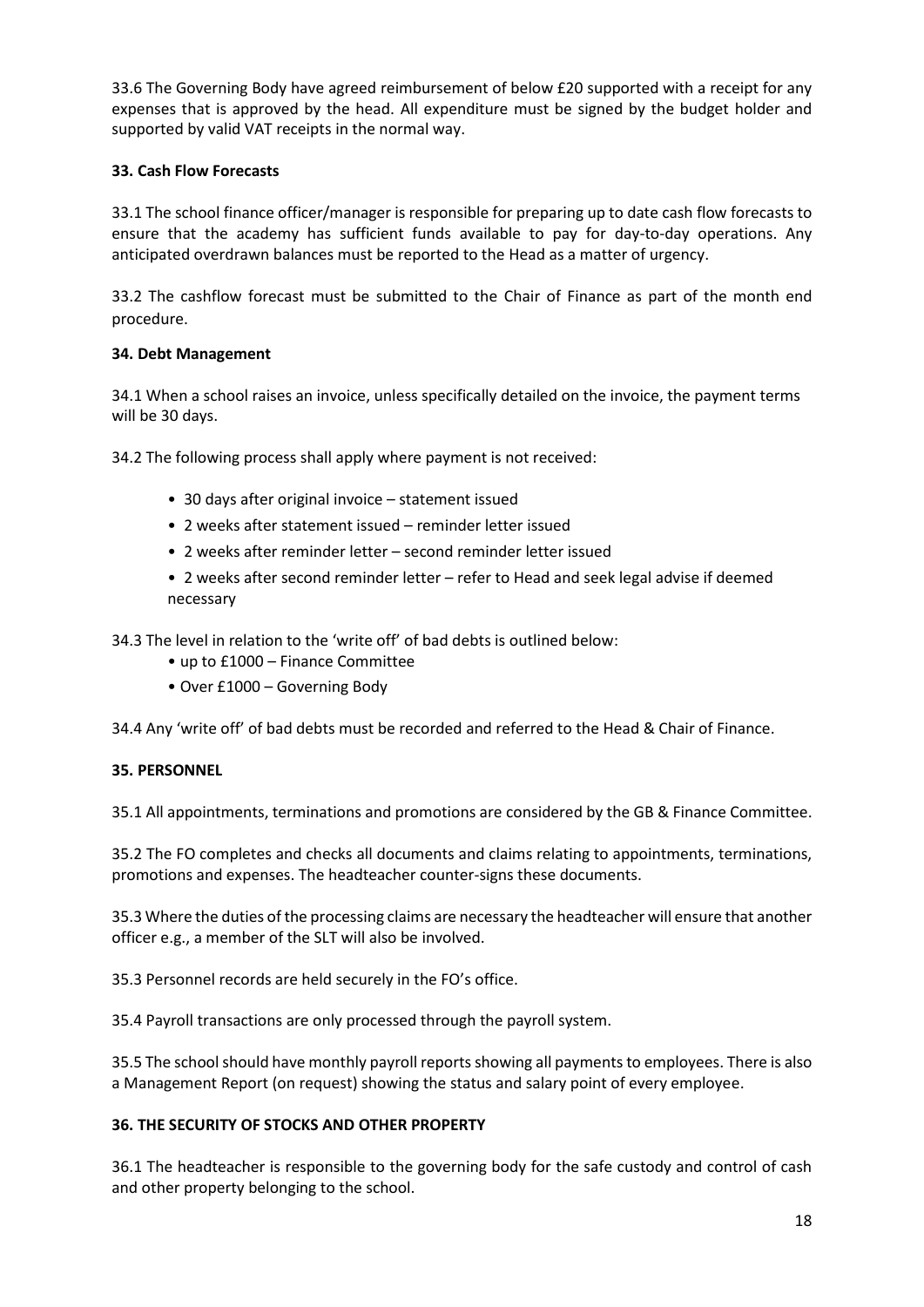36.2 The headteacher tries to ensure that stocks are maintained at reasonable levels.

36.3 The stock records serve as an inventory of attractive or portable items greater than £100 in value. The items are marked with security paint or engraved with school postcode.

36.4 The annual electrical check serves as an annual physical check of items on the inventory. Discrepancies are checked by the FO/Office Manager and reported to the governing body.

36.5 Items are only taken off the school site with the permission of the headteacher.

36.6 Write-offs and disposal of surplus stocks and equipment are done in accordance with ELMT and the school financial regulation and authorised by the governing body.

36.7 The safe is kept locked at all times. Access is limited to FO/Office Manager and headteacher. Lost keys or unable to access the safe are reported immediately to the headteacher and ELMT.

#### **37. INCOME**

37.1 The FO is responsible for identifying sums due to the school and collecting and banking such sums. Banking administrative work is done by FO/Office Manager.

37.2 Where invoices are required, they are issued promptly.

37.3 The Office Manager issues an official, pre-numbered receipt for all income collected.

37.4 Money transferred between staff will be signed for.

37.5 Receipts are securely retained by the Office Manager in a locked cabinet.

37.6 Cash and cheques are kept locked in the safe.

37.7 Collections in their entirety are paid into the appropriate bank account.

37.8 The FO will carry out a monthly reconciliation to ensure that income collected agrees with the amount banked.

37.9 Debts will only be written off in accordance with GB approval. The school will keep a record of all sums written off.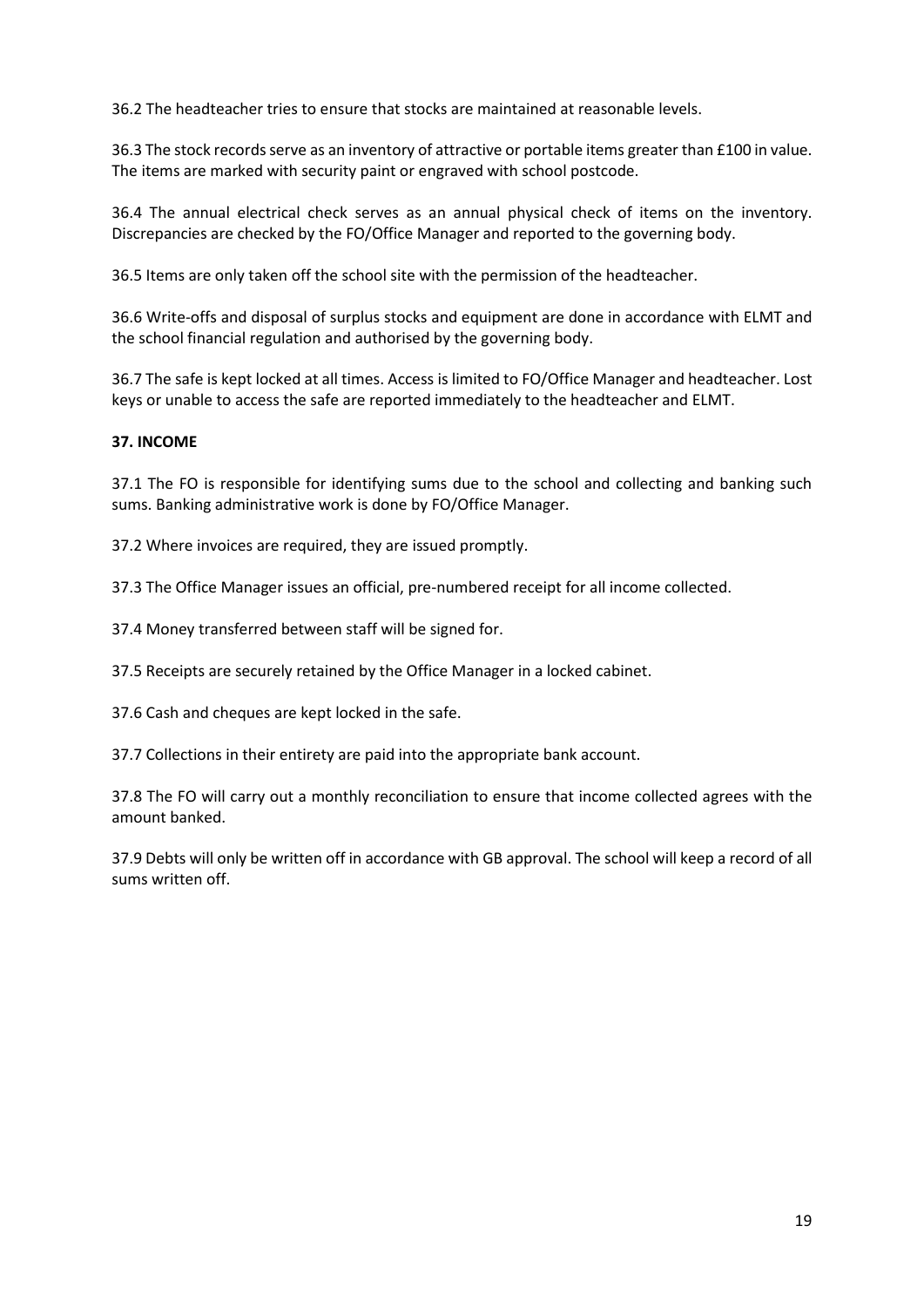### **Appendix 1 SCHEME OF FINANCIAL DELEGATION July 2021**

| <b>Activity</b>                                            | Proprietor   | Full<br>Governing<br><b>Body</b> | <b>Finance</b><br>Committee                         | Headteacher                                                                                                                                                    |
|------------------------------------------------------------|--------------|----------------------------------|-----------------------------------------------------|----------------------------------------------------------------------------------------------------------------------------------------------------------------|
| Signing<br>purchase<br>orders or invoices                  |              | £10,001+                         | £2,501<br>to<br>£10,000                             | Up to $£2,500$                                                                                                                                                 |
| Signing<br>cheques/BACS<br>(2)<br>signatories<br>required) |              | £10,001+                         | £2,501<br>to<br>£5,000                              | Up to $£2,500$                                                                                                                                                 |
| Payroll adjustment                                         |              |                                  |                                                     | Must consult chair of<br>Finance & GB for any<br>adjustment                                                                                                    |
| Petty<br>Cash/vouchers                                     |              | go through reimbursement claim   | Any amount above £20 will need to                   | £20                                                                                                                                                            |
| <b>Virements</b>                                           |              | £5,001+                          | £1,001<br>to<br>£5,000                              | Up to $f1,000$                                                                                                                                                 |
| Asset disposal                                             | £5,000 +     |                                  | Up to £500                                          |                                                                                                                                                                |
| Debt write-off                                             | £300 to £500 |                                  | Up to £300                                          |                                                                                                                                                                |
| <b>Travel claims</b>                                       |              |                                  | <b>To</b><br>approve<br>claims<br>by<br>headteacher | To approve claims for<br><b>SLT</b><br>Travel should only be<br>by public transport<br>when needed                                                             |
| Overtime claim                                             |              |                                  |                                                     | Headteacher<br>or<br>Finance Officer must<br>attach overtime claim<br>form with monthly<br>for<br>payroll report<br>approval by the Chair of<br><b>Finance</b> |
| Payroll cost                                               |              |                                  |                                                     | Headteacher<br>must<br>comment<br>on<br>any<br>variation<br>payroll<br>on<br>costs each month                                                                  |
| Supply staff                                               |              |                                  |                                                     | Headteacher<br>must<br>obtain<br>written<br>confirmation<br>from<br>supply agency of daily<br>rate and attached this<br>with the invoice for<br>payment.       |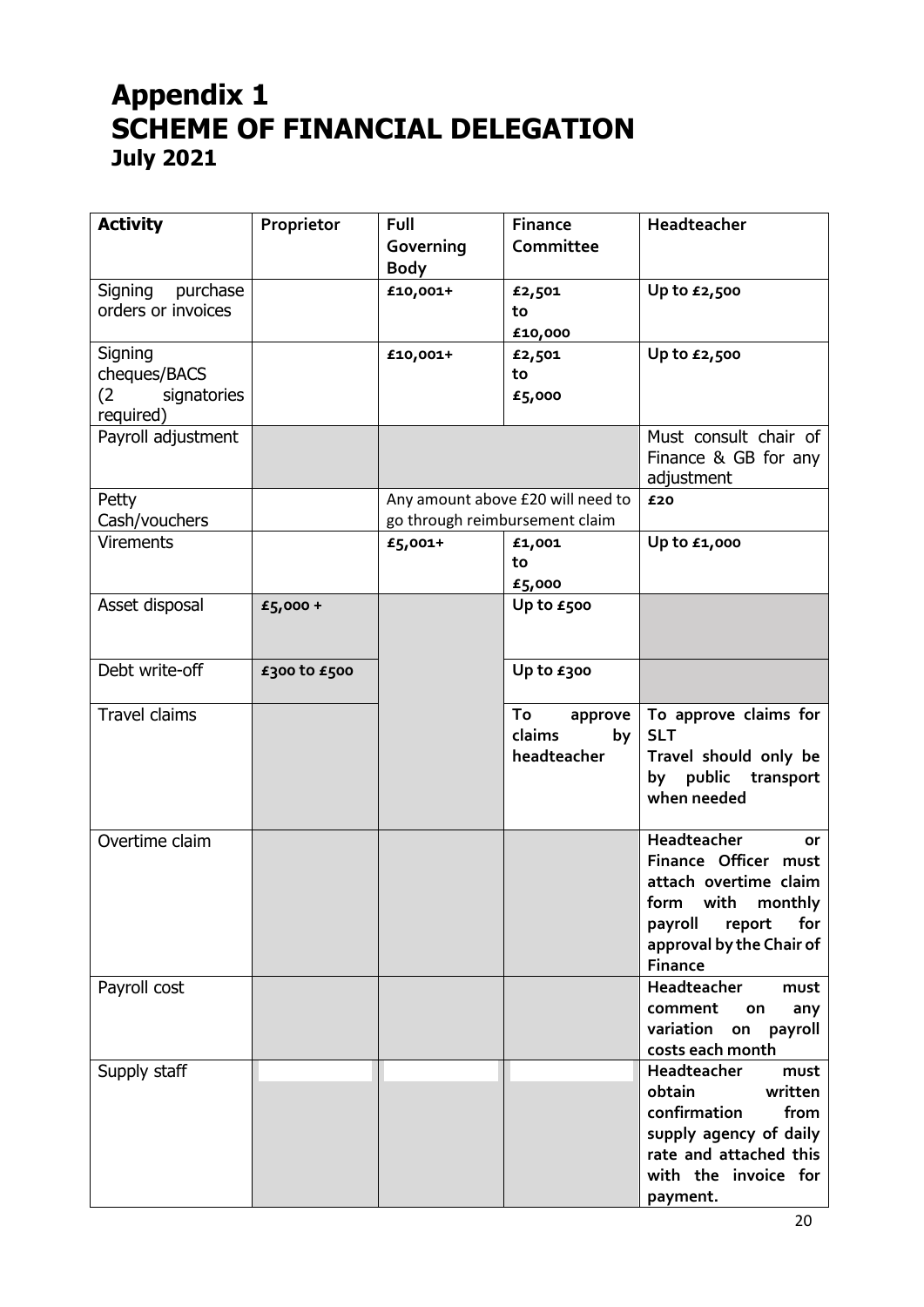### Accounts Payable – Procedures

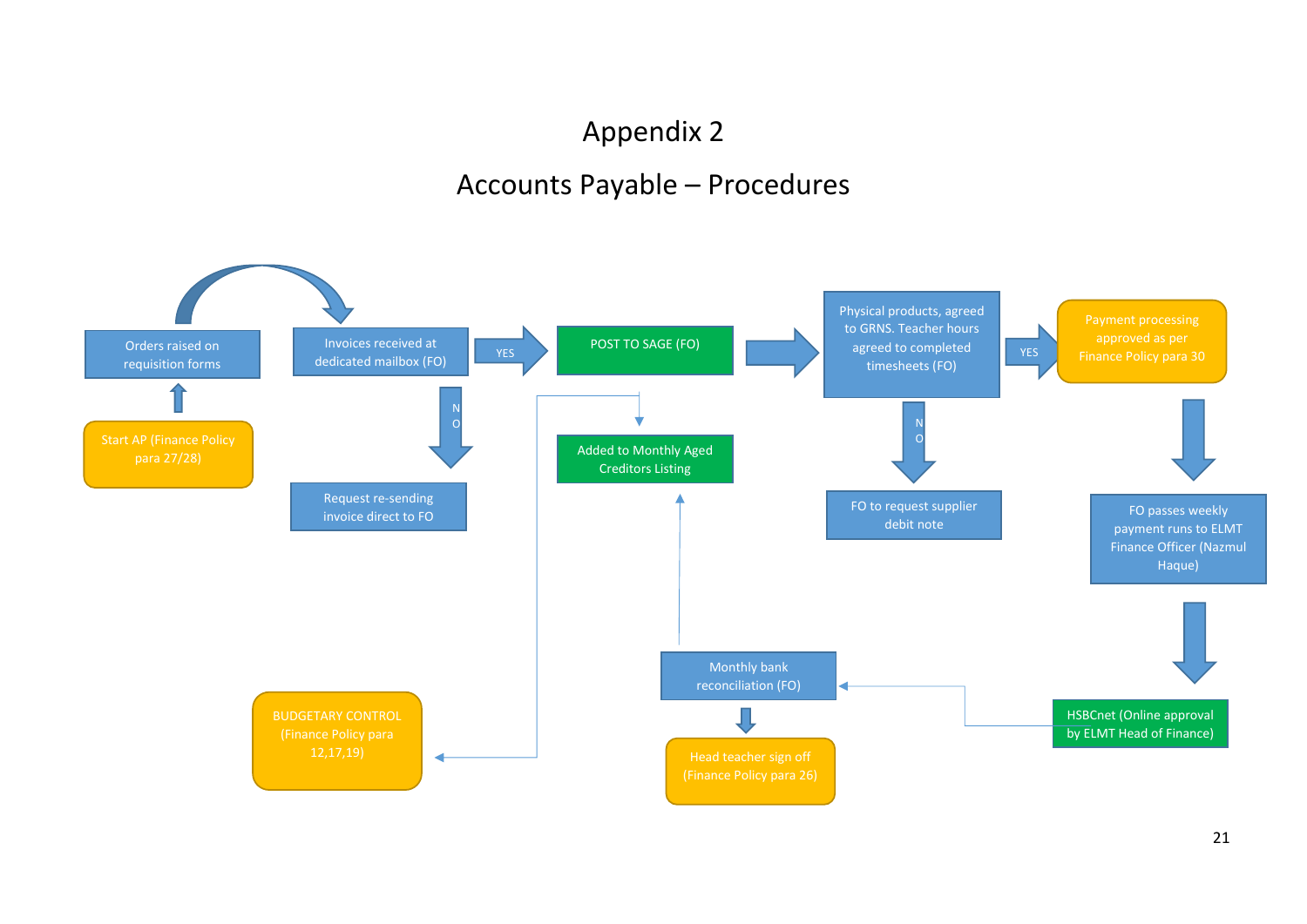### Accounts Payable - Vendor Master Maintenance

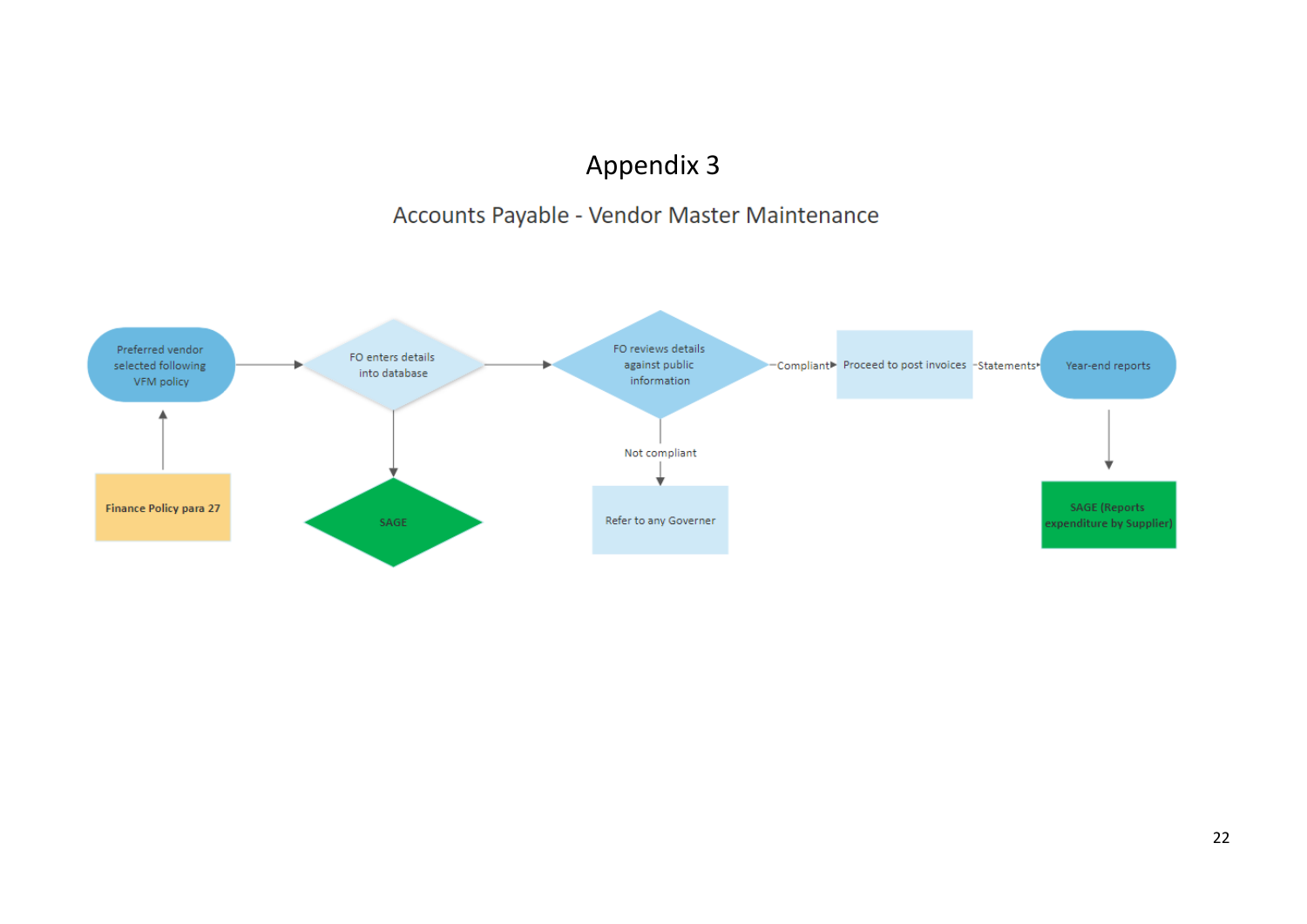#### Reimbursements

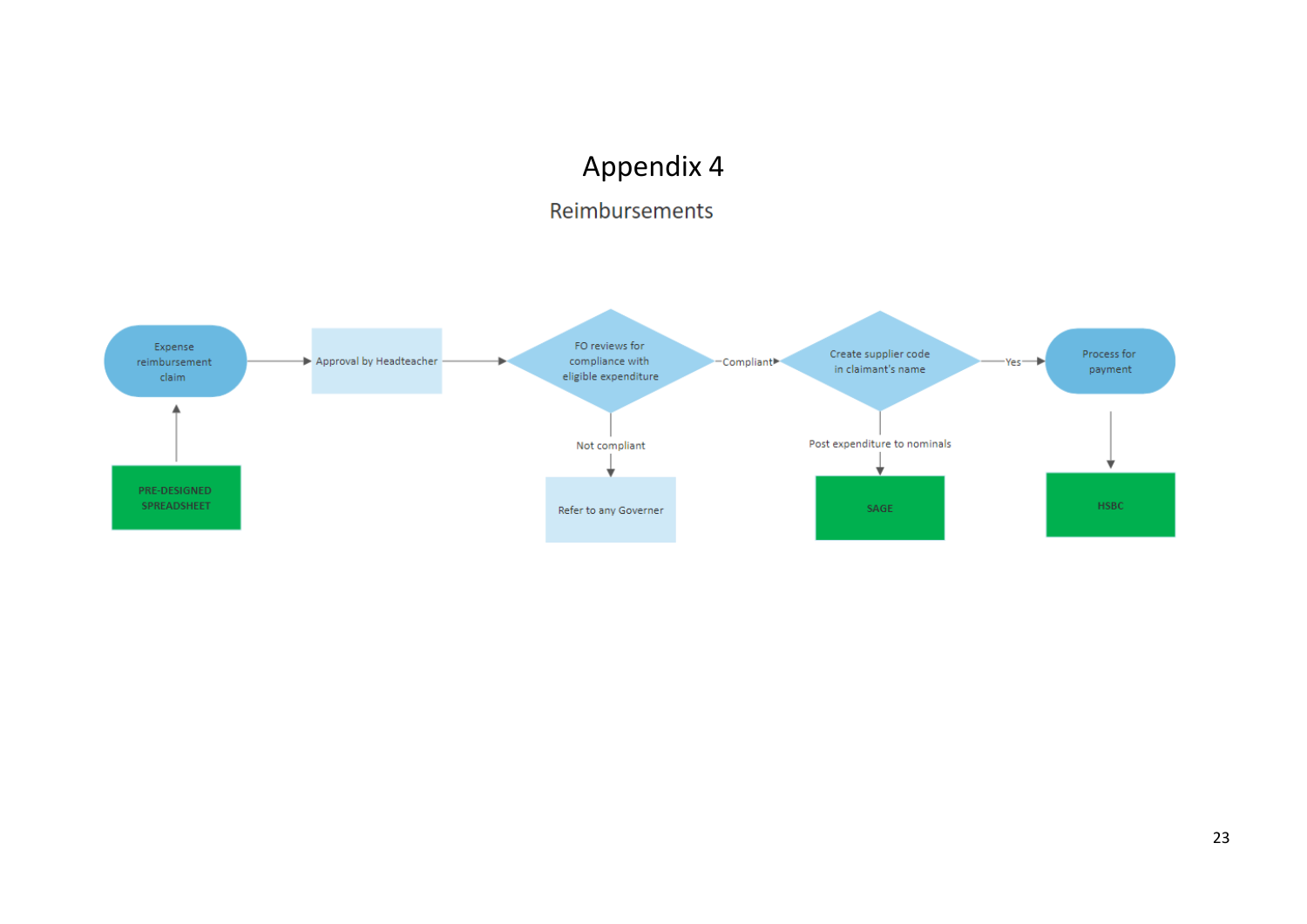### Assets - Procedures

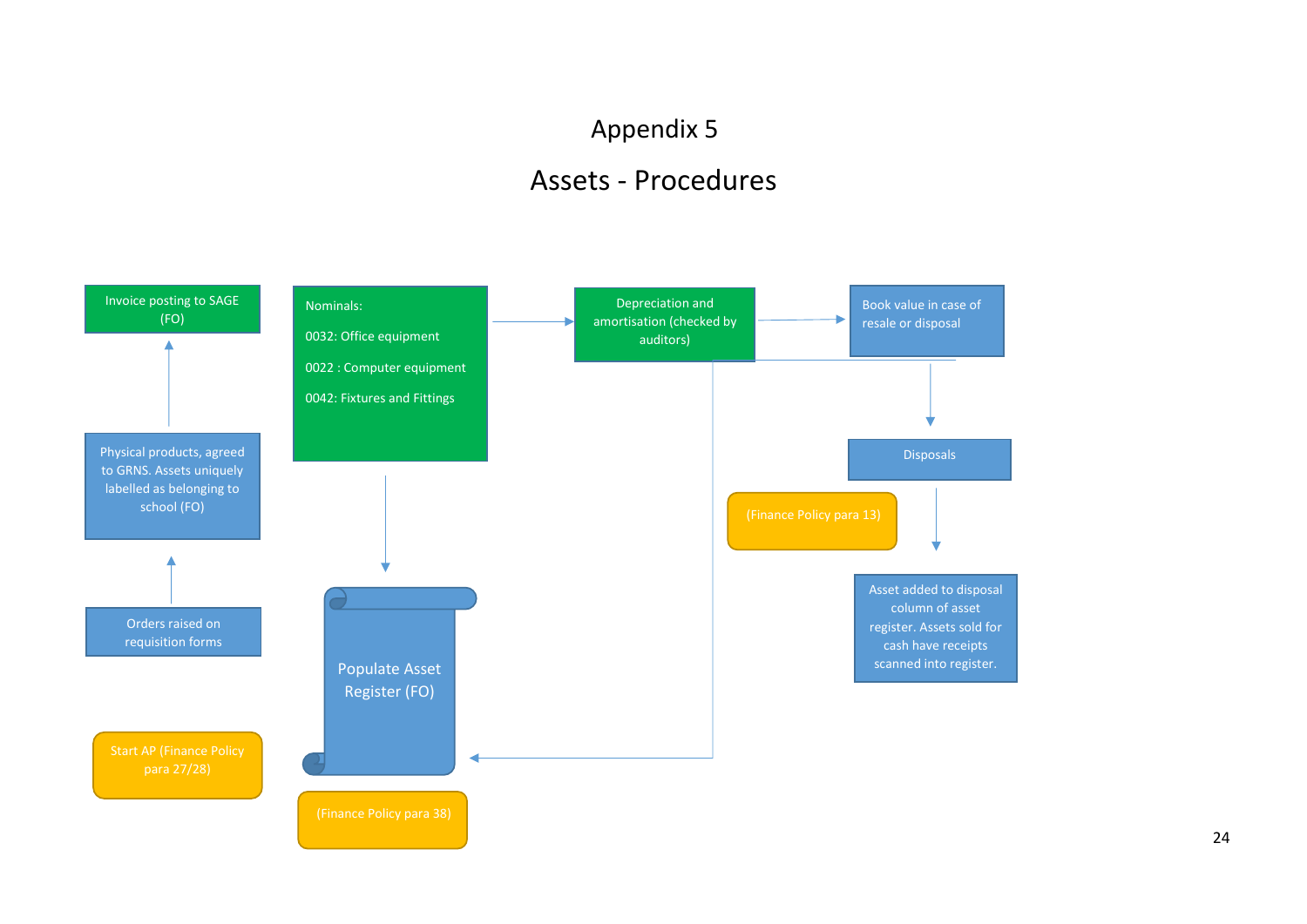

#### 25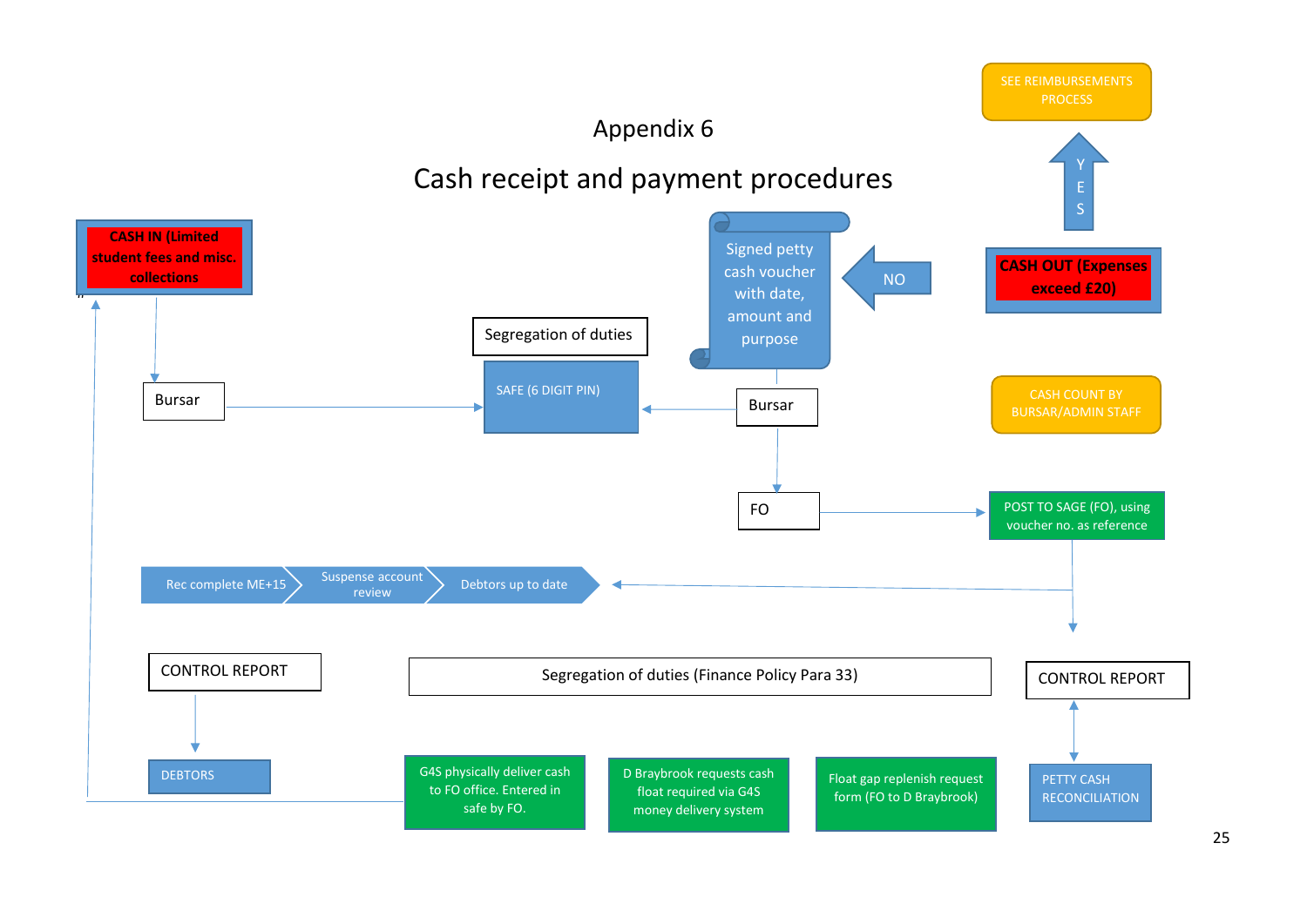### ACCOUNTS PAYABLE AND ASSET CONTROLS (Appendices 2-5)

| <b>PROCESS</b>                                                      | <b>CONTROLS</b>                                                                          |
|---------------------------------------------------------------------|------------------------------------------------------------------------------------------|
| Orders of inventories made on requisition forms                     | Orders signed off only by budget holders or Headteacher                                  |
| Invoices posted in Sage must come through Finance Officer mailbox   | FO should not post duplicate or bogus invoices handed to him. FO also has full trail of  |
|                                                                     | all invoices on supplier ledgers.                                                        |
| Online payments not authorised by School staff                      | Segregation of duties: Sign-off, Uploader onto HSBC net, and Approver on HSBCnet are     |
|                                                                     | all different individuals                                                                |
| Supplier Onboarding; >£5k require documented quotes obtained by FO. | Vendors are not added at excessive cost to the schools                                   |
| >£20k require review by Governers                                   |                                                                                          |
| Supplier details added to Sage                                      | FO can check for consistency with individuals who are communicating with him, as well    |
|                                                                     | as share statement information with genuine Finance contact on supplier side             |
| Supplier bank details changed in Sage to be communicated to Finance | HSBCnet will have supplier template set up with prior bank details. These details can    |
| Team at ELMT showing supplier communication                         | only be changed following official communication. The segregation of duties ensures      |
|                                                                     | the same person that deals with the supplier, cannot also amend their bank details       |
|                                                                     | online.                                                                                  |
| Expense reimbursement forms used for meals etc.                     | Less risk with using school petty cash and returning correct change. An electronic trace |
|                                                                     | kept of all historical claims.                                                           |
| Asset labelling                                                     | Equipment is more easily identifiable and can be recovered in cases of resale            |
| Fixed Asset register                                                | Reconciling to nominal code additions in Sage serves as a control to understand that     |
|                                                                     | the assets paid for are those assets on school premises                                  |